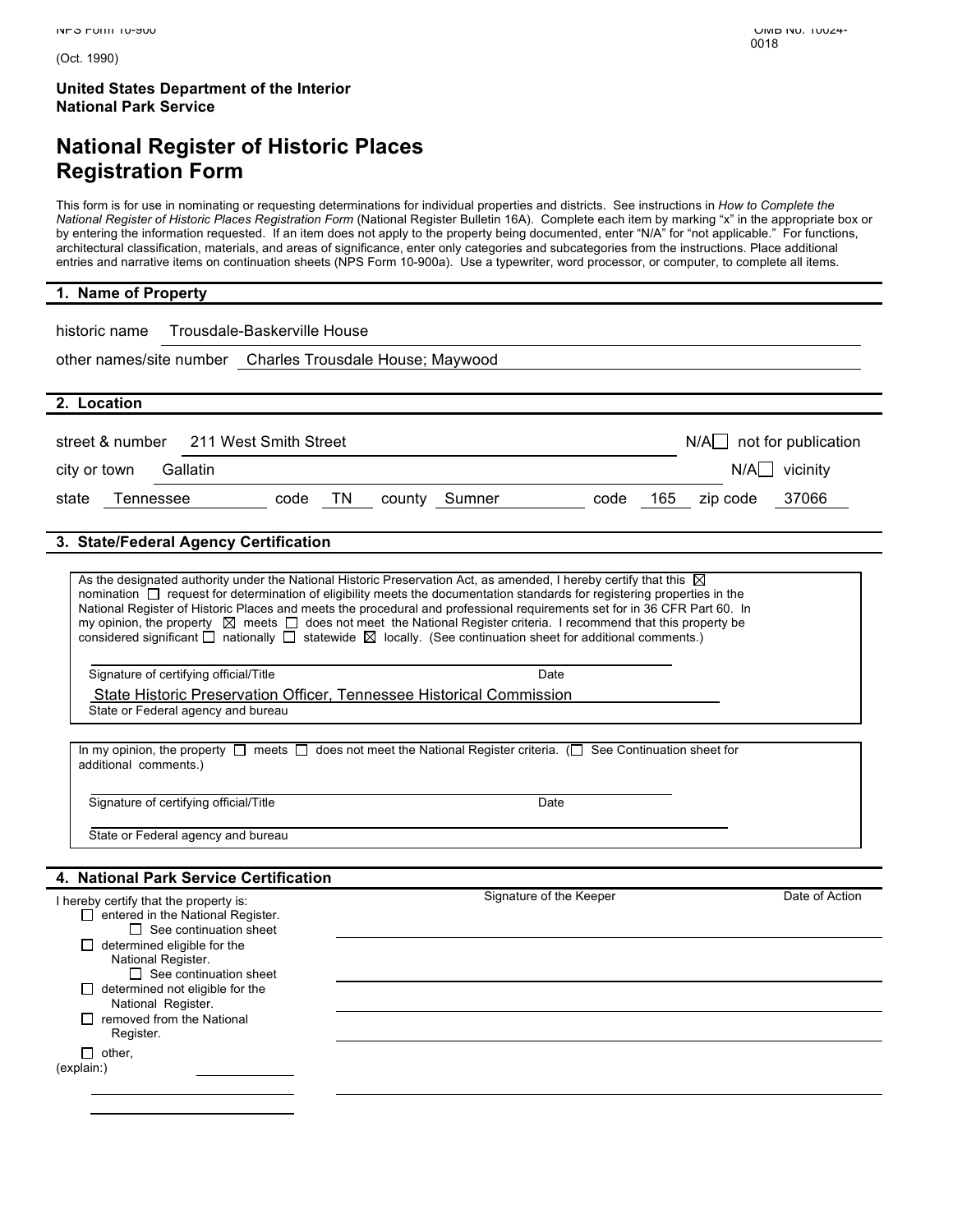| 5. Classification                                                                                                  |                                                     |                                                                                |                                                                                                      |            |  |
|--------------------------------------------------------------------------------------------------------------------|-----------------------------------------------------|--------------------------------------------------------------------------------|------------------------------------------------------------------------------------------------------|------------|--|
| <b>Ownership of Property</b><br>(Check as many boxes as<br>apply)                                                  | <b>Category of Property</b><br>(Check only one box) |                                                                                | <b>Number of Resources within Property</b><br>(Do not include previously listed resources in count.) |            |  |
| private<br>⋈<br>public-local                                                                                       | building(s)<br>ᢂ<br>district                        | Contributing                                                                   | Noncontributing                                                                                      |            |  |
| public-State                                                                                                       | site                                                | 1                                                                              | 1                                                                                                    | buildings  |  |
| public-Federal                                                                                                     | structure                                           |                                                                                |                                                                                                      | sites      |  |
|                                                                                                                    | object                                              |                                                                                |                                                                                                      | structures |  |
|                                                                                                                    |                                                     |                                                                                |                                                                                                      | objects    |  |
|                                                                                                                    |                                                     | 1                                                                              | $\mathbf{1}$                                                                                         | Total      |  |
| Name of related multiple property listing<br>(Enter "N/A" if property is not part of a multiple property listing.) |                                                     | Number of Contributing resources previously listed<br>in the National Register |                                                                                                      |            |  |
| N/A                                                                                                                |                                                     | 0                                                                              |                                                                                                      |            |  |
| 6. Function or Use                                                                                                 |                                                     |                                                                                |                                                                                                      |            |  |
| <b>Historic Functions</b><br>(Enter categories from instructions)                                                  |                                                     | <b>Current Functions</b><br>(Enter categories from instructions)               |                                                                                                      |            |  |
| <b>DOMESTIC: Single Dwelling</b>                                                                                   |                                                     | <b>DOMESTIC: Single Dwelling</b>                                               |                                                                                                      |            |  |
|                                                                                                                    |                                                     |                                                                                |                                                                                                      |            |  |
|                                                                                                                    |                                                     |                                                                                |                                                                                                      |            |  |
|                                                                                                                    |                                                     |                                                                                |                                                                                                      |            |  |
|                                                                                                                    |                                                     |                                                                                |                                                                                                      |            |  |
|                                                                                                                    |                                                     |                                                                                |                                                                                                      |            |  |
|                                                                                                                    |                                                     |                                                                                |                                                                                                      |            |  |
| 7. Description                                                                                                     |                                                     |                                                                                |                                                                                                      |            |  |
| <b>Architectural Classification</b>                                                                                |                                                     | <b>Materials</b>                                                               |                                                                                                      |            |  |
| (Enter categories from instructions)<br><b>EARLY REPUBLIC: Federal</b>                                             |                                                     | (Enter categories from instructions)                                           | foundation STONE: Limestone; BRICK                                                                   |            |  |
| <b>LATE VICTORIAN</b>                                                                                              |                                                     | walls<br><b>BRICK</b>                                                          |                                                                                                      |            |  |
| 20 <sup>TH</sup> CENTURY REVIVALS: Colonial Revival                                                                |                                                     |                                                                                |                                                                                                      |            |  |
|                                                                                                                    |                                                     | <b>METAL</b><br>roof                                                           |                                                                                                      |            |  |
|                                                                                                                    |                                                     | other                                                                          | WOOD; STONE: Limestone                                                                               |            |  |
|                                                                                                                    |                                                     |                                                                                |                                                                                                      |            |  |

#### **Narrative Description**

(Describe the historic and current condition of the property on one or more continuation sheets.)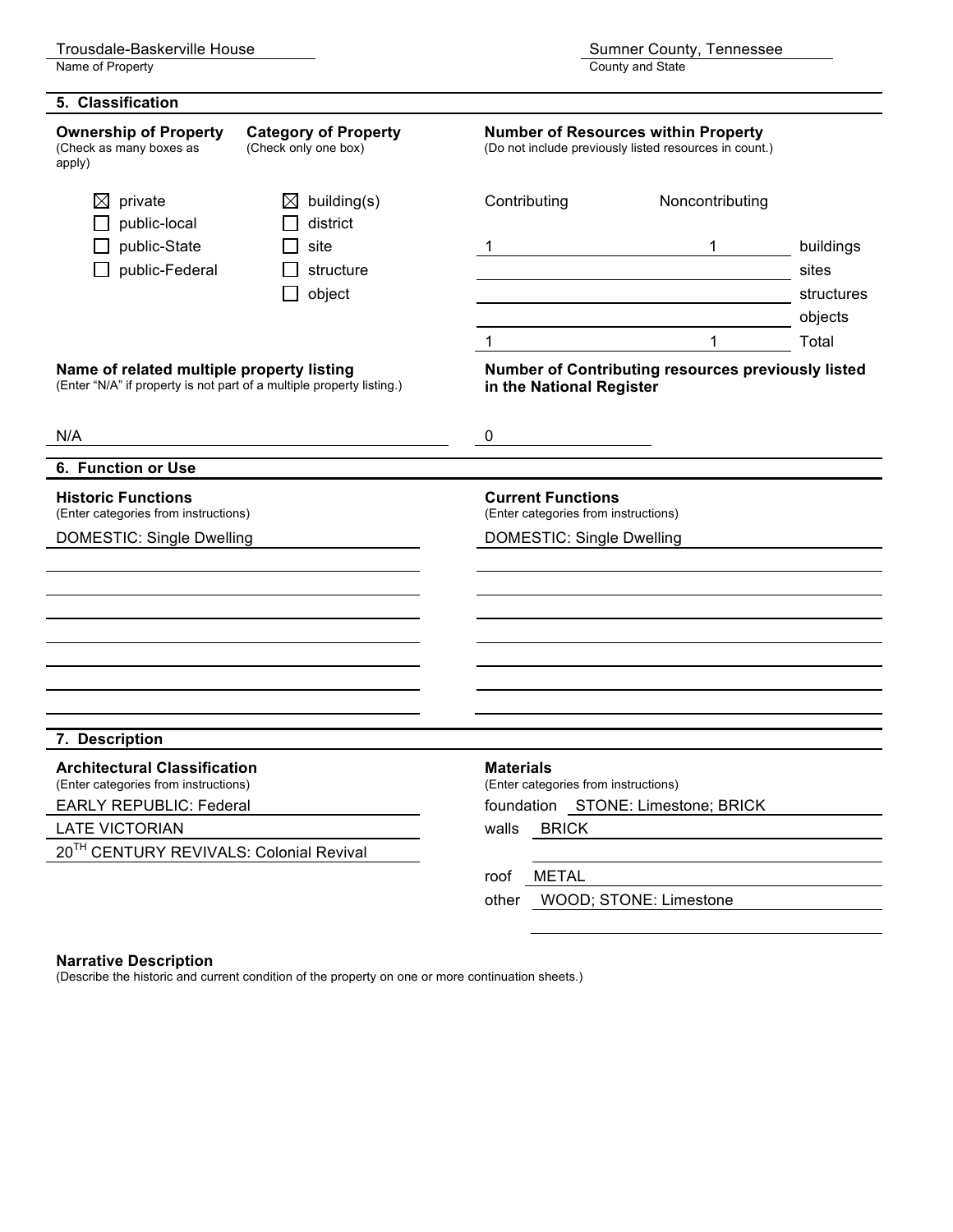#### **8. Statement of Significance**

#### **Applicable National Register Criteria Areas of Significance**

(Mark "x" in one or more boxes for the criteria qualifying the property (Enter categories from instructions) for National Register listing.)

- $\boxtimes$  A Property is associated with events that have made SETTLEMENT a significant contribution to the broad patterns of COMMUNITY PLANNING AND DEVELOPMENT our history. ARCHITECTURE
- $\Box$  **B** Property is associated with the lives of persons significant in our past.
- $\boxtimes$  **C** Property embodies the distinctive characteristics of a type, period, or method of construction or represents the work of a master, or possesses high artistic values, or represents a significant and distinguishable entity whose components lack **Period of Significance** individual distinction. 1838-1945

 $\Box$  **D** Property has yielded, or is likely to yield, information important in prehistory or history.

#### **Criteria Considerations N/A Significant Dates**

- □ **A** owned by a religious institution or used for 1911- Colonial Revival alterations religious purposes.
- $\Box$  **B** removed from its original location.
- **C** a birthplace or grave.
- **D** a cemetery. N/A
- **E** a reconstructed building, object, or structure.
- **F** a commemorative property.
- **G** less than 50 years of age or achieved significance Builder-May, Richard H. within the past 50 years.

#### **Narrative Statement of Significance**

(Explain the significance of the property on one or more continuation sheets.)

#### **9. Major Bibliographical References**

#### **Bibliography**

(Cite the books, articles, and other sources used in preparing this form on one or more continuation sheets.)

#### **Previous documentation on file (NPS): N/A Primary location of additional data:**

- preliminary determination of individual listing  $(36 \Box)$  State Historic Preservation Office  $CFR 67$ ) has been requested  $\Box$  Other State Agency
- $\Box$  previously listed in the National Register  $\Box$  Federal Agency
- $\Box$  Previously determined eligible by the National  $\Box$  Local Government
- Register  $\boxtimes$  University<br>
lesignated a National Historic Landmark  $\boxtimes$  Other  $\overline{a}$  designated a National Historic Landmark  $\Box$  recorded by Historic American Buildings Survey Name of repository:
	-

|          |  | $\Box$ recorded by Historic American Engineering |
|----------|--|--------------------------------------------------|
| Record # |  |                                                  |

(Mark "x" in all the boxes that apply.) 1838- original Federal home built

Property is: 1870- Victorian wing addition

### **Significant Person**<br>(Complete if Criterion B is marked)

N/A

#### **Cultural Affiliation**

#### **Architect/Builder**

- 
- 
- 
- 
- 
- 

# Property Owner, John Glover; MTSU Center for Historic

**Preservation**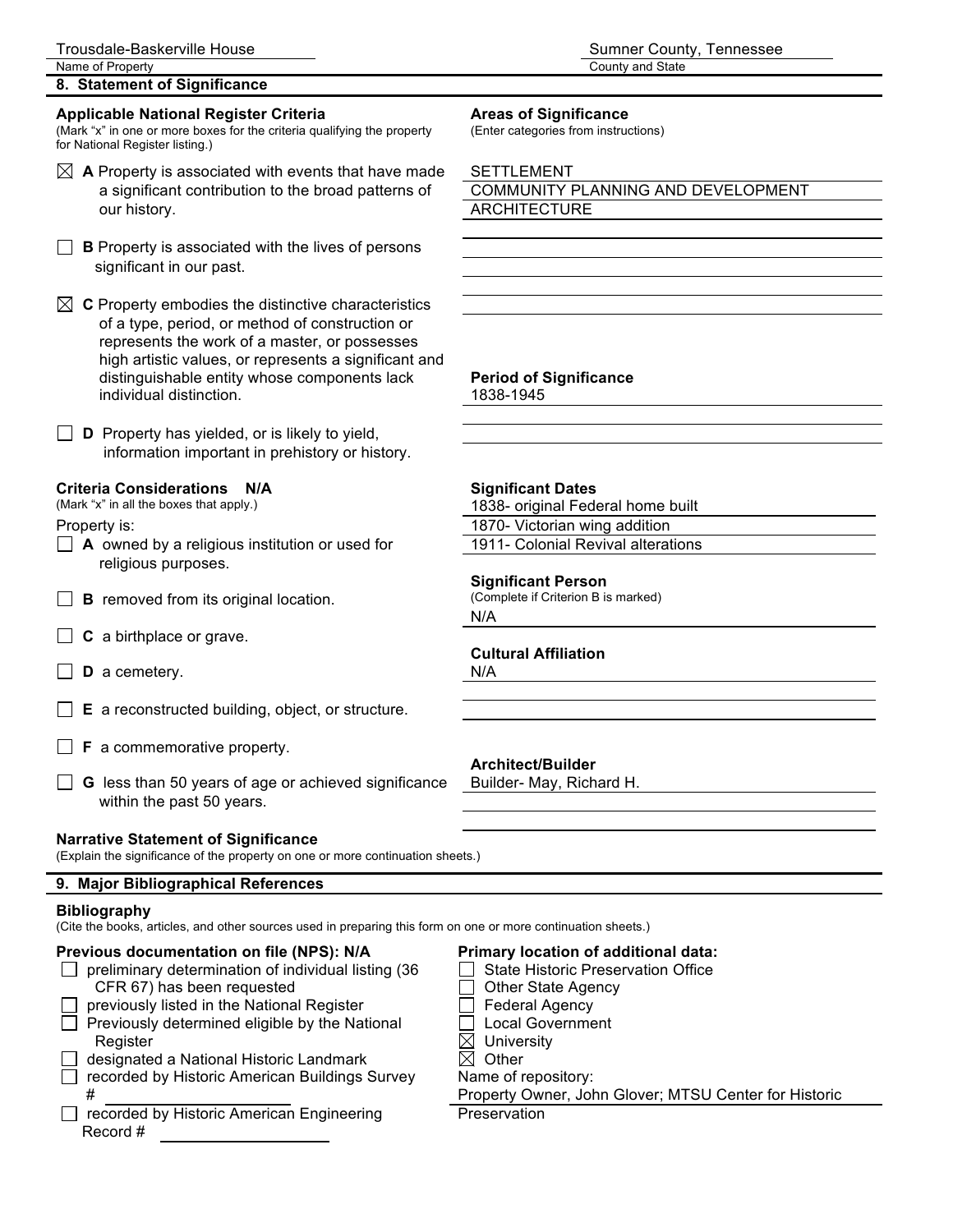| Trousdale-Baskerville House |  |
|-----------------------------|--|
|-----------------------------|--|

Name of Property **County and State** 

#### **10. Geographical Data**

| ιν. Οσυγιαριπναι Data                                                                                    |                     |                                               |  |  |  |  |
|----------------------------------------------------------------------------------------------------------|---------------------|-----------------------------------------------|--|--|--|--|
| <b>Acreage of Property</b><br>1.2 acres                                                                  | Gallatin, Tennessee |                                               |  |  |  |  |
| <b>UTM References</b><br>(Place additional UTM references on a continuation sheet.)                      |                     |                                               |  |  |  |  |
| 1<br>Northing<br>Easting<br>Zone<br>2                                                                    | 3<br>Zone<br>4      | Easting<br>Northing<br>See continuation sheet |  |  |  |  |
| <b>Verbal Boundary Description</b><br>(Describe the boundaries of the property on a continuation sheet.) |                     |                                               |  |  |  |  |
| <b>Boundary Justification</b><br>(Explain why the boundaries were selected on a continuation sheet.)     |                     |                                               |  |  |  |  |
| 11. Form Prepared By                                                                                     |                     |                                               |  |  |  |  |
| Rachael H. Finch, graduate student; Elizabeth Moore, Fieldwork Coordinator<br>name/title                 |                     |                                               |  |  |  |  |
| MTSU, Center for Historic Preservation<br>organization                                                   | date                | February 2, 2009                              |  |  |  |  |
| MTSU Box 80<br>street & number                                                                           | telephone           | 615-898-2947                                  |  |  |  |  |
| Murfreesboro<br>city or town                                                                             | <b>TN</b><br>state  | 37132<br>zip code                             |  |  |  |  |
| <b>Additional Documentation</b>                                                                          |                     |                                               |  |  |  |  |
| Submit the following items with the completed form:                                                      |                     |                                               |  |  |  |  |

#### **Continuation Sheets**

#### **Maps**

A **USGS map** (7.5 or 15 minute series) indicating the property's location

A **Sketch map** for historic districts and properties having large acreage or numerous resources.

#### **Photographs**

Representative **black and white photographs** of the property.

#### **Additional items**

(Check with the SHPO or FPO for any additional items.)

#### **Property Owner**

(Complete this item at the request of SHPO or FPO.)

| John Glover<br>name |          |                                       |       |    |          |                        |
|---------------------|----------|---------------------------------------|-------|----|----------|------------------------|
|                     |          | street & number 211 West Smith Street |       |    |          | telephone 615-210-8254 |
| city or town        | Gallatin |                                       | state | TN | zip code | 37066                  |

**Paperwork Reduction Act Statement:** This information is being collected for applications to the National Register of Historic Places to nominate properties for listing or determine eligibility for listing, to list properties, and to amend existing listing. Response to this request is required to obtain a benefit in accordance with the National Historic Preservation Act, as amended (16 U.S.C. 470 *et seq.*)

**Estimated Burden Statement:** Public reporting burden for this form is estimated to average 18.1 hours per response including time for reviewing instructions, gathering and maintaining data, and completing and reviewing the form. Direct comments regarding this burden estimate or any aspect of this form to the Chief, Administrative Services Division, National Park Service, P. O. Box 37127, Washington, DC 20013-7127; and the Office of Management and Budget, Paperwork Reductions Projects (1024-0018), Washington, DC 20303.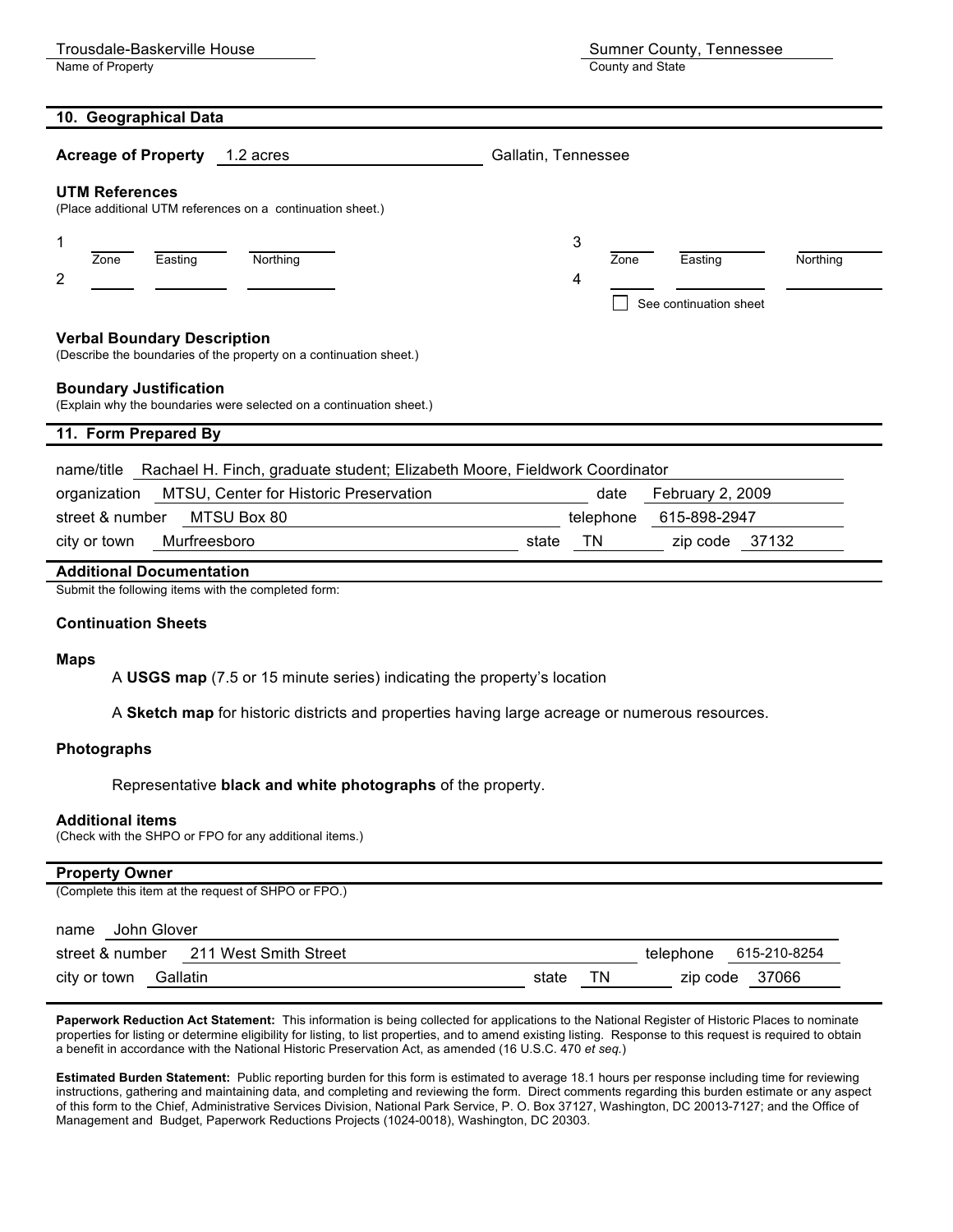# **National Register of Historic Places Continuation Sheet**

Section number 7 Page 1

Trousdale-Baskerville House Sumner County, Tennessee

### 7. NARRATIVE DESCRIPTION

The Trousdale-Baskerville house is located at 211 West Smith Street in Gallatin (pop 23,917), Sumner County, Tennessee. The home is a private, single-family residence and is located two blocks south of Main Street in downtown Gallatin. The home is situated one block from the late Governor William Trousdale's home, known as Trousdale Place (NR 6/5/1975). The Trousdale-Baskerville house faces east on South Locust Ave at the intersection with West Smith Street. The original block of the house is a two-story, 1838 Federal I-house that is constructed of load-bearing brick, laid three bricks thick in a Flemish bond pattern. This block sits on a limestone foundation and has a side gable raised-seam metal roof. In 1870, a Victorian gable-front-and-wing section was added to the south elevation of the 1838 structure. This wing replaced the original dining room and kitchen. It sits on a rough-cut limestone foundation and has a raised-seam metal roof. In 1911, the full-height Colonial Revival portico was added to the façade of the Federal section, most of the windows of the 1838 I-house were replaced, and much of the interior material including doors, molding, and mantels were removed. In 1870, a full-width one-story porch was also added to stretch across the façade. This porch was removed c. 2007 due to deterioration. In the late 1940s and 1950s, a two-story addition was placed on the rear of the 1838 structure for apartments and a one-story addition was placed on the front of the 1870 structure. During the second half of the twentieth century, the house fell into a state of disrepair.

The current property owner acquired the home in 2003 and c. 2007 renovations removed the noncompatible additions, restored the full-height portico and installed windows in both the Federal and Victorian blocks to match windows installed in 1870 and 1911. Much of the exterior and interior wood trim and molding had deteriorated or been removed; the c. 2007 restoration installed woodwork to replicate the original. Period mantles and stairs were used for the restoration. Although much of the woodwork dates to this restoration, these changes were necessary to restore historic character of the building. With the post-World War II changes, the structure lost is historic character and its integrity of design and association. The c. 2007 restoration returned the building to the way it appeared from 1911 until 1945 prior to these changes, restoring its historic character and integrity of materials, design, location, and association.

A circular gravel driveway leads into the property from South Locust Avenue. A brick walkway also leads from the entrance on South Locust Avenue to the main entrance of the 1838 structure. A second smaller driveway leads to the garage from South Hickory Street at the rear, or west, of the property. A limestone fence composed of rough-cut limestone blocks lines the property on the east and north lot lines. Remnants of the limestone fence remain along the west lot line. A modern metal fence lines portions of the south lot line.

The property consists of 1.2 acres and takes up approximately three-fourths of the city block. The original boundaries of the property extended to the southern edge of the block, but now three small mid-twentieth century residential properties front West Bledsoe Street at the south edge of the block. The property is surrounded on the east, north, and west by commercial property. Residential blocks to the south of the Trousdale-Baskerville home are considerably denser.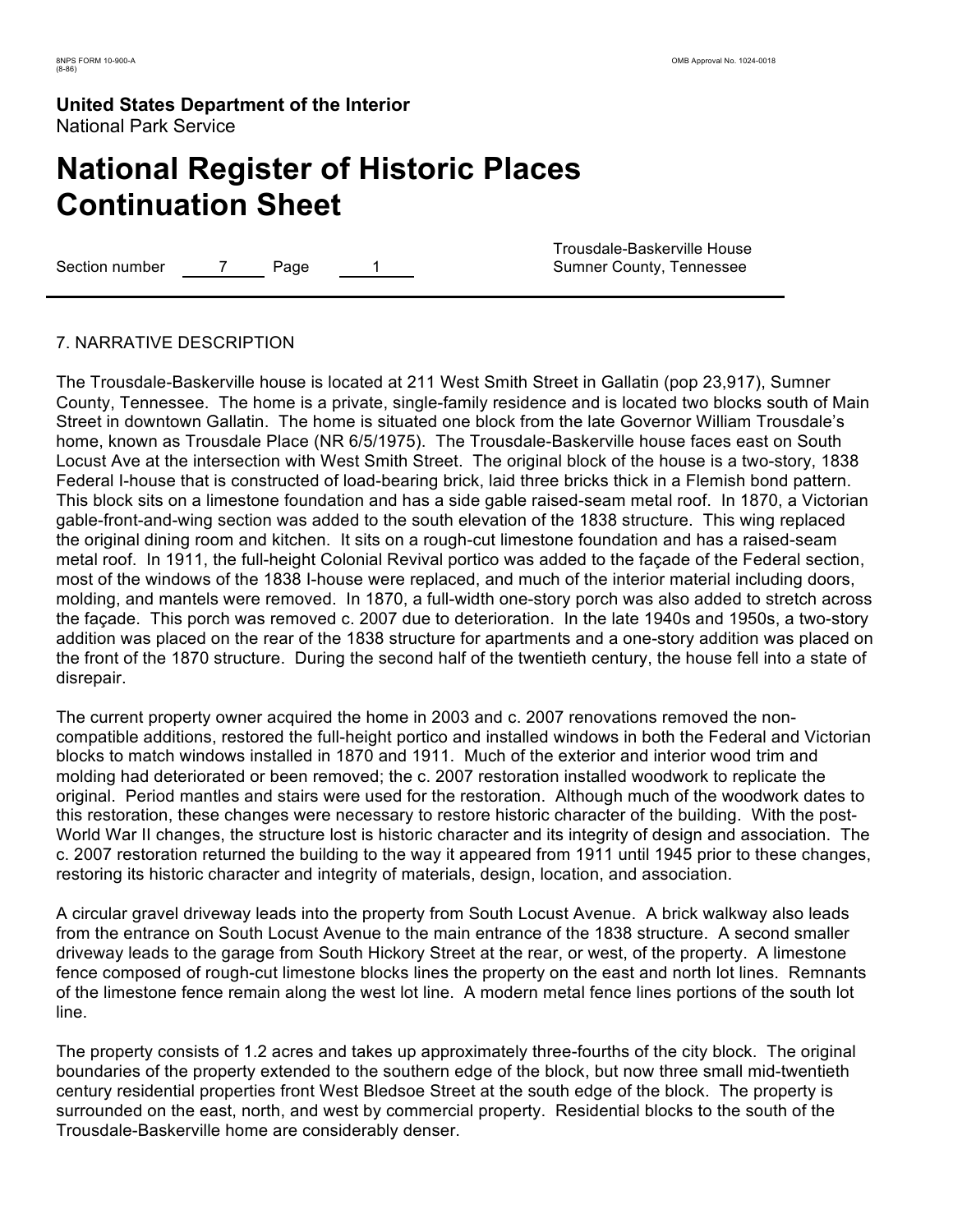# **National Register of Historic Places Continuation Sheet**

Section number 7 Page 2

Trousdale-Baskerville House Sumner County, Tennessee

#### 1838 Federal I-House Exterior

The east façade of the original Federal I-house is composed of three bays, a central entrance bay and flanking window bays. The full-height 1911 Colonial Revival portico dominates the central entrance bay. It sits on a poured concrete base that stretches the length of the façade. The gabled portico is supported by two original fluted Ionic columns, has a denticulated cornice, and a pediment with a recessed tympanum. The portico shelters the main entrance on the first story and a balcony on the second. The undercarriage of the portico contains original beaded boards. The first floor entrance consists of a 1911 simple wood surround atop a limestone sill. A replacement eight-panel wood door is flanked by 1911 recessed ten-light sidelights, and a 1911 recessed twelve-light transom tops the entrance. A storm door has been installed to protect the door. Above the entrance is a c. 2007 small, cantilevered balcony. This balcony replaced an 1870 full-front porch that was removed c. 2007 due to deterioration. Beaded boards decorate the undercarriage and a wrought-iron railing encloses the platform of the balcony. The balcony is accessed through a 1911 double-door entrance from the second floor central hall. The entrance has a 1911 simple wood surround and contains two fifteen-light doors topped by a 1911 ten-light transom. Flanking the central entrance bay are identical window bays composed of replacement twelve-over-twelve, double-hung wood windows on both the first and second floors. The windows have simple replacement poplar wood surrounds, original limestone sills, and original brick flat arch lintels. Although these windows and wood surrounds date to c. 2007, they were made match the original 1838 windows. Original wood shutters flank the windows. A ghost line from the 1870 full-front porch is visible along the façade between the first and second floors. A simple wood cornice and metal gutters stretch across this façade.

The north gable end of the 1838 Federal block contains an exterior brick chimney. Using all original bricks and due to deterioration, the chimney was reconstructed c. 2007. The chimney is corbelled slightly at the top. Cornice returns from both the east façade and west elevation are visible on this elevation. A ghost line on the eastern end of this elevation reveals that the 1870 full-front porch wrapped around from the east façade.

The west elevation of the 1838 Federal block consists of three bays. The central bay has a single eightpanel wood door on the first floor and a single twelve-over-twelve wood window on the second floor. It appears that this bay originally contained a window on the first floor. The window was replaced with a door during the 1911 renovations to the home. A small header-course brick arch remains from the original window opening. The replacement eight-panel wood door sits on a limestone sill and has a header-course brick lintel. A metal-and-glass storm door shelters the door. The upper story central window was replaced c. 2007 to replicate the 1838 windows. It has a replacement limestone sill and an original brick flat arch lintel. The flanking outer bays each contain a single twelve-over-twelve, double-hung wood window in the first and second stories. The windows are identical to that in the central bay. Evidence of the two-story apartment addition is visible through ghost lines on this elevation. Portions of the brick on the lower story have been cleaned. A simple wood cornice stretches along this elevation; it dates to c. 2007 and is constructed to replicate the original. The entrance to a storm cellar is located on this elevation.

The south gable end of the 1838 Federal home is mostly concealed by the 1870 Victorian wing addition. However, the corbelled brick exterior chimney is visible above the roofline of the Victorian wing.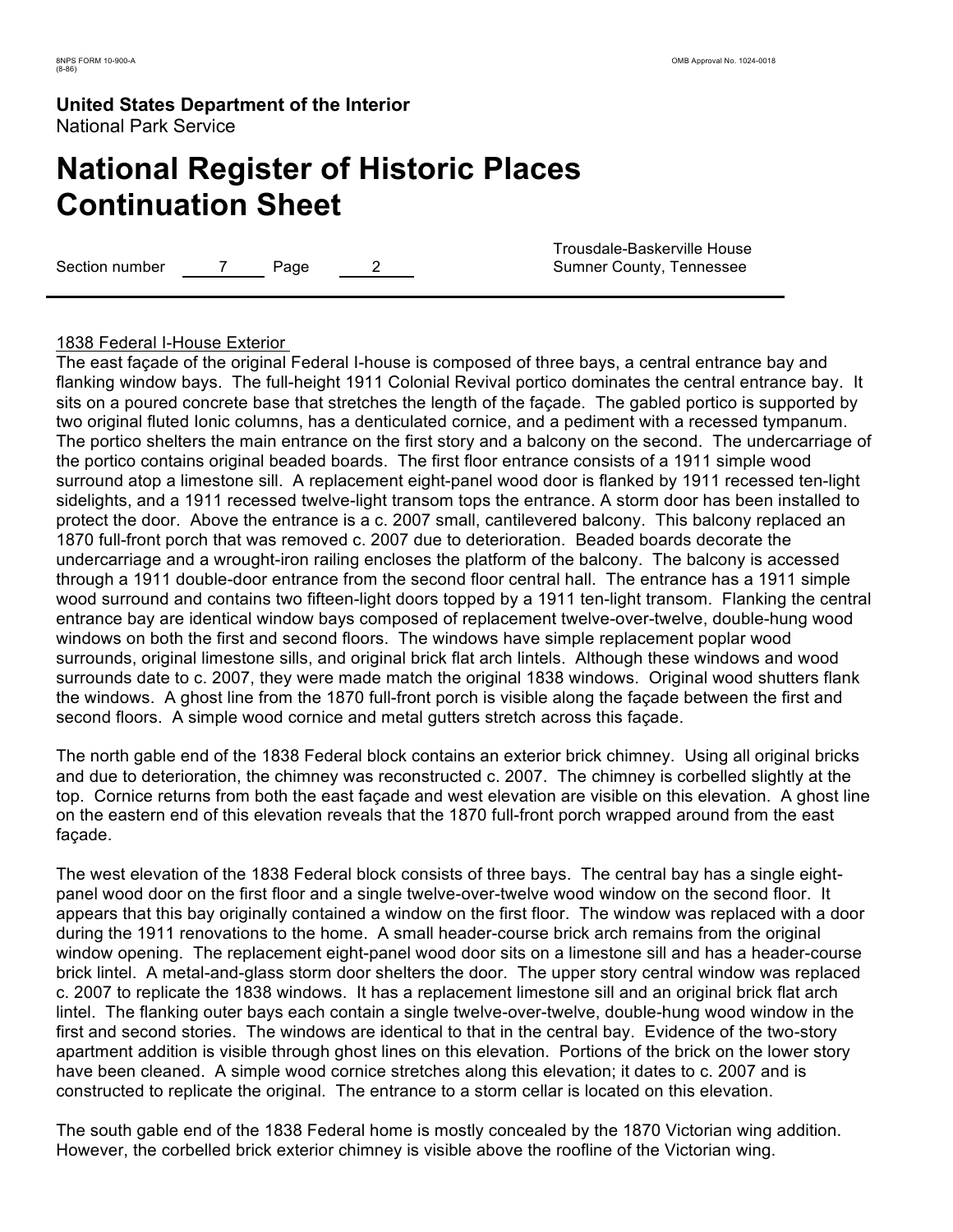# **National Register of Historic Places Continuation Sheet**

Section number  $\overline{7}$  Page 3

Trousdale-Baskerville House Sumner County, Tennessee

### 1870 Victorian Gable-Front-and-Wing Exterior

The 1870 Victorian gable-front-and-wing addition connects to the south elevation of the original 1838 Federal section. On the east façade, the front gable wing projects from the 1838 façade. The projecting north wall contains an original arched window opening. A small brick voussoir tops the opening, which rests on a wood sill. The opening dates to 1870, but was enclosed c. 2007. Replacement wood shutters are placed over the opening.

The east façade of the gable end contains a pair of one-over-one double-hung wood windows. The window sashes were replaced c. 2007, but they sit within original 1870 wood surrounds. The pair is set within an original 1870 arched opening with a brick header-course arch and an original wood sill. Original wood shutters flank the opening and an original decorative metal vent is in the upper portion of the gable end. Set back from the gable end is a single bay consisting of an original arched window opening. The opening is topped with a radiating brick voussoir and sits on a limestone sill. The opening dates to 1870, but was enclosed c. 2007. Wood shutters are now placed over the opening. Exposed rafter tails are visible in this bay. Set back from this bay on the east façade is the entrance bay to the 1870 Victorian addition. This bay contains a single door set within an arched opening. The opening is topped with a header-course brick voussoir and sits on a wood sill. The door is a two-panel, two-light wood door with a simple wood surround. A storm door has been added to this entrance. The entrance is sheltered by a shed-roof porch, which has a brick floor on a limestone foundation and a beaded-board ceiling. Exposed rafter tails are visible on the roofline of the wing above the shed-roof porch. The limestone footprint of a 1950s one-story addition is visible here. It extends south from the front of the gable end and west to the porch, creating a rectangle of the gable-front-and-wing plan. During the removal of the one-story addition c. 2007 that returned to structure to a gable-front-and-wing, the porch, window, and eave details were replaced to replicate the originals. A corbelled interior brick chimney is visible in the center of the 1870 addition.

The south elevation of the Victorian addition consists of the south wall of the projecting front gable, the south wall of the porch, and the south gable end of the wing. The south wall of the projecting front gable contains an original arched window opening. The opening rests on a replacement limestone sill and is topped with a header-course brick voussoir. The opening dates to 1870, but was enclosed c. 2007. Replacement wood shutters are placed over the opening and exposed rafter tails are visible in this bay. The south wall of the small porch contains a single six-over-six, double-hung wood window set within an arched opening. This opening rests on a limestone sill and is topped with a header-course brick voussoir. Exposed eave brackets are visible in this bay above the shed-roof porch. The gable end of the wing contains a single six-over-six, double-hung wood window set within an arched opening at the east end of the gable end. This window dates to 1838, was removed from the original section of the house in 1870, and was placed in this Victorian section in 1870. This opening also has a limestone sill and brick voussoir. An interior corbelled brick chimney is visible in the gable end.

The west elevation of the 1870 Victorian addition consists of a gable end and the rear of the wing. The rear of the wing, at the south end of this elevation, contains two one-over-one, double-hung wood windows set within arched openings. They have replacement limestone sills and surrounds, and original brick voussoirs.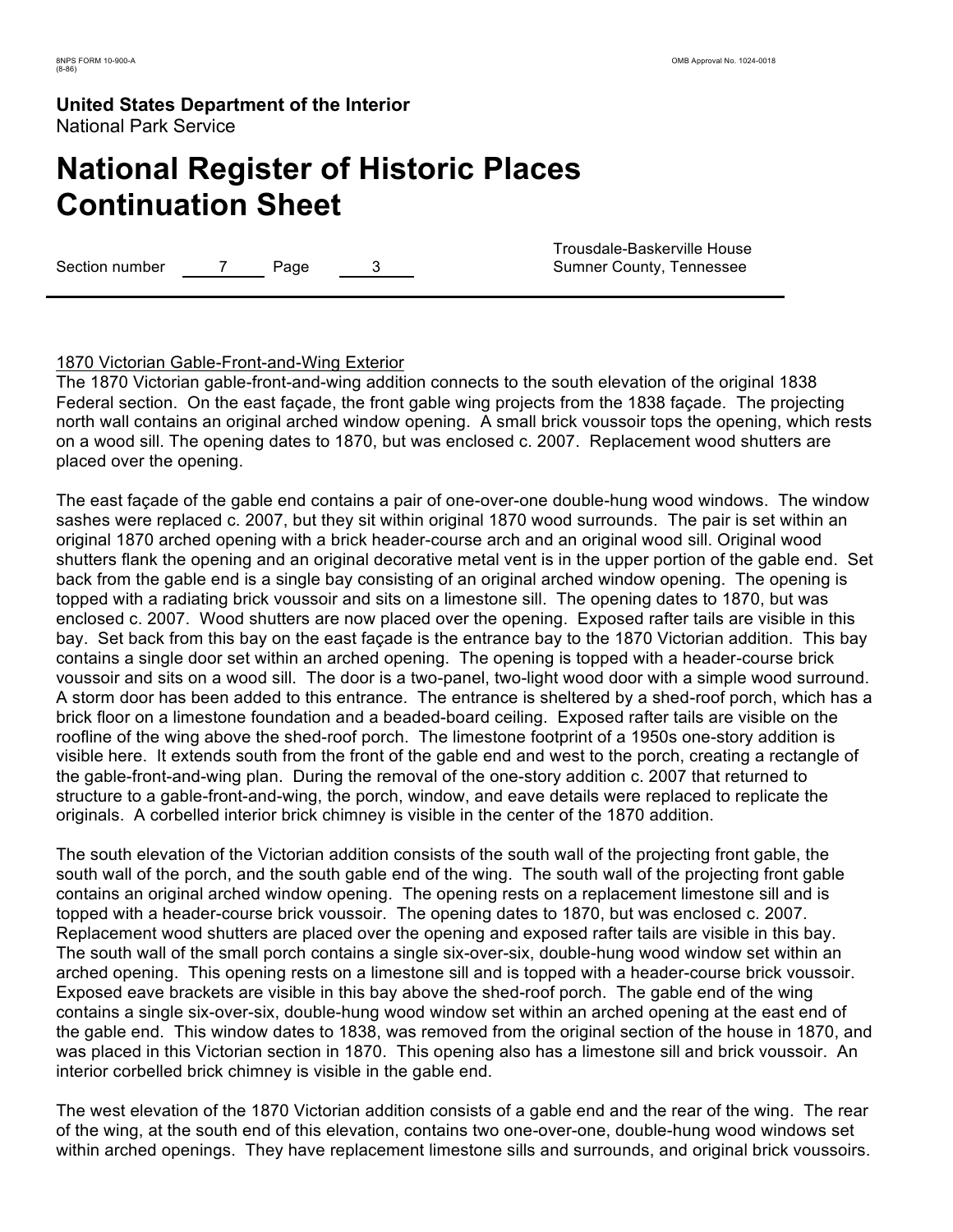# **National Register of Historic Places Continuation Sheet**

Section number  $\overline{7}$  Page 4

Trousdale-Baskerville House Sumner County, Tennessee

Exposed rafter tails are visible along the roofline of the wing. The gable end projects slightly from the wing and contains two one-over-one, double-hung wood windows with original wood sills and brick voussoirs. The surrounds are original to 1870, but the window sashes were replaced c. 2007 to match the originals. The upper portion of the gable end contains a c. 2007 single six-over-six, double-hung wood window within a rectangular wood surround.

The gable end connects to the 1838 Federal home, projecting slightly from the west elevation. Exposed eave brackets are visible along the north wall of the projection. Also, a c. 2007 shed roof addition connects the upper floor of the 1838 Federal block to the finished attic of the 1870 addition. This addition is covered with weatherboard.

#### 1838 Federal I-House Interior

The original block of the house, the 1838 Federal structure, follows the plan of a typical center-hall I-house. The house is entered through the main door in the first floor center hall. The hall is flanked on the first floor by the north and south parlors, and on the second floor by the north and south bedrooms. In 1911, much of the original interior material was removed. This included the removal of most of the original stair, windows, doors, molding, and mantels. The 1950s division of the interior into separate apartments and the latetwentieth century neglect caused much deterioration of interior elements. The c. 2007 restoration returned this block of the house to reflect the 1911 appearance of the structure that include elements of the original 1838 Federal home. Molding profiles were matched exactly and windows and doors were made to replicate the originals as close as possible. One original mantel, in the second floor south bedroom, and one original door in the south parlor remain. Replacement mantels are historic and were installed to be appropriate to the 1838 home. The plaster walls and ceiling have been replaced with drywall.

Entering the house through the central bay of the 1838 Federal block, the first floor central hall contains the main stair. The staircase is poplar, stained with a cherry finish. In 1911, the original stair was removed and replaced with the box stair from the north parlor. By the end of the twentieth century, the staircase had fallen into disrepair and was replaced c. 2007. The existing staircase was made to replicate a 1911 one and has narrow wood balusters supporting a simple wood handrail. The balustrade curves around itself to form a volute in lieu of a traditional newel post. The door surround of the main entrance on the east wall dates to 1911, but the remaining door surrounds and baseboards in the central hall are replacements made to replicate the originals. The exterior door opening on the west wall of the hall was installed in 1870, but at the time of the c. 2007 restoration the door and surround required replacement due to deterioration. The replacement eight-panel wood door and simple wood surround replicates the deteriorated elements. Original poplar floors remain in the hall. The walls and ceiling are drywall and a modern light fixture hangs in the hall.

The north parlor is accessed through a c. 2007 eight-panel wood door in the north wall of the center hall. The parlor has a replacement brick and stone fireplace, brick hearth, and Classical wood mantel on the north wall. The mantel has fluted wood pilasters and a single-panel frieze supporting a molded mantelshelf. The mantel is historic and dates to the mid-nineteenth century, but it is not original to the house; it was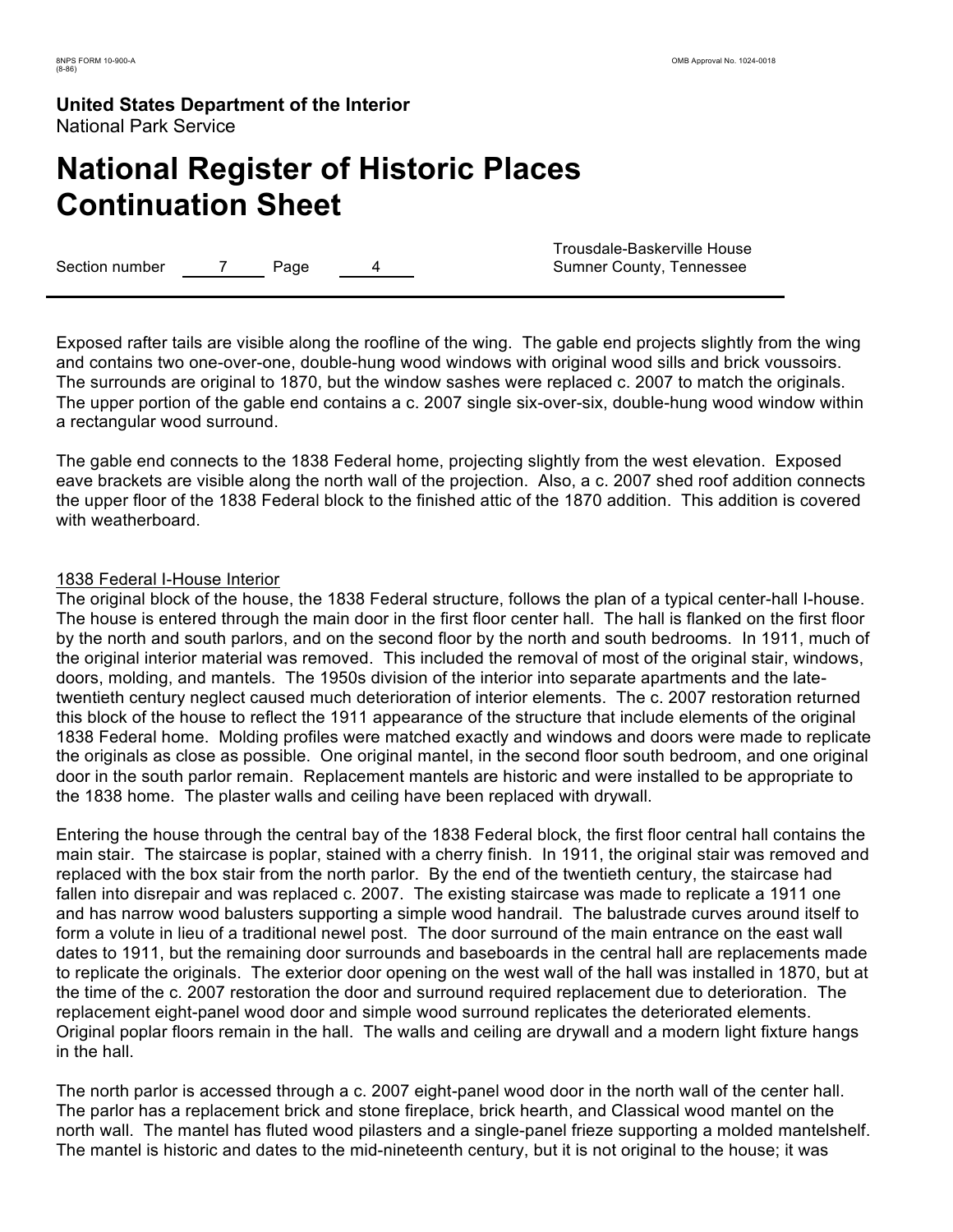# **National Register of Historic Places Continuation Sheet**

Section number  $\overline{7}$  Page 5

Trousdale-Baskerville House Sumner County, Tennessee

installed c. 2007. Windows on the east and west walls have simple wood surrounds that were rebuilt c. 2007 to match the originals. Replacement wood baseboards surround the room. The parlor has drywall walls and ceilings and a replacement wood floor. A box staircase was originally located in the southwest corner of the room, but it was relocated to the center hall in 1911. Although much of the material in the north parlor is replacement, it is appropriate to the 1838 structure and was made to replicate the original wherever an original example existed in the house.

The south parlor is accessed through an opening in the south wall of the center hall. The parlor has original poplar floors and one door original to the 1838 house. The original door is the eight-panel wood door leading to the bedroom of the 1870 gable-front-and-wing. It originally was located elsewhere in the I-house, but was moved upstairs at some point. The current owner placed it in this opening c. 2007. This door was used as an example for replacements throughout the 1838 section of the house. The Classical mantel is identical to that in the north parlor; it is historic and dates to the mid-nineteenth century, but is not original to the house. The fireplace and hearth were reconstructed c. 2007. Windows are located on the east and west walls and have replacement wood surrounds. Two doors and one opening are located in this room, one opening into the center hall, one original eight-panel wood door into the 1870 bedroom, and one fifteenlight replacement wood door into the 1870 dining room. All door surrounds and baseboards were installed c. 2007 and were made to replicate the originals.

Ascending the dogleg staircase, the second floor center hall has original poplar wood floors, replacement baseboards, and drywall walls and ceilings. A window is located in the west wall above the stair landing. The window surround was installed c. 2007 to replicate the original that had deteriorated. On the east wall is the set of double doors leading onto the small balcony. The doors, door surround, sidelights, and transom date to 1911 when the portico was installed. On the north and south walls of the center hall are two-panel wood doors leading into the upstairs bedrooms. The surrounds date to the c. 2007 restoration of the home, but are from another historical home that was restored several years ago in Gallatin.

The north bedroom has original poplar floors, replacement window and door surrounds, and replacement baseboards. The woodwork was made to match the original. An outline of the original 1838 box staircase is visible in the southwest corner of the room.

The south bedroom has original poplar floors, replacement window and door surrounds, and replacement baseboards. A fireplace is located on the south wall. This mantel is the only original mantel to the 1838 block of the house. It is a Classical wood mantel with fluted wood posts flanking the fireplace, an empty mantel frieze, and a simple mantelshelf. This mantel was used as an example in finding mantels for the downstairs parlors. The fireplace and hearth have been replaced and are brick and stone. A closet has been added in the southeast corner of the room and is accessed by a two-panel wood door. On the south wall west of the fireplace is a set of steps leading to a four-panel door. This door opens into a modern master suite added in c. 2007 in the attic of the 1870 gable-front-and-wing. The attic master suite is clearly discernible as a modern adaptation of an attic space. It is separated from the main historic house and does not detract from the historic character of the home.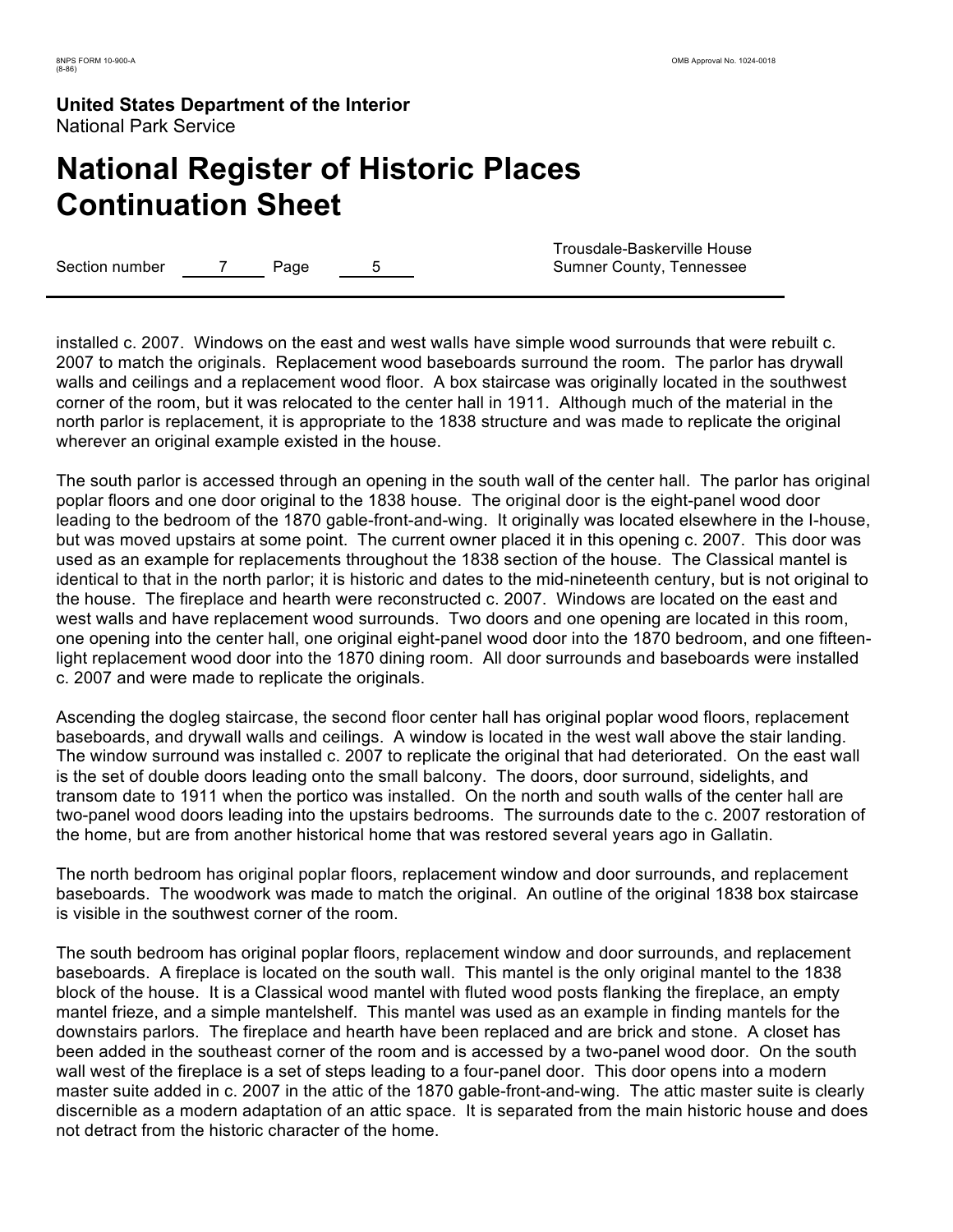# **National Register of Historic Places Continuation Sheet**

Section number  $\overline{7}$  Page 6

Trousdale-Baskerville House Sumner County, Tennessee

1870 Victorian Gable-Front-and-Wing Interior

The 1870 addition follows the plan of a gable-front-and-wing structure. It has three rooms on the first floor, a bedroom in the gable front section, a dining room adjacent to and west of the bedroom, and a kitchen adjacent to and south of the dining room. The attic of the gable-front-and-wing has recently been converted into a modern master suite. The window and door surrounds of the 1870 addition are original. Baseboards were replaced c. 2007 to replicate the originals. There is one original mantle in the dining room and one replacement in the bedroom. The replacement is not original to the house, but dates to c. 1870 and was installed to best compliment the original. The plaster walls and ceiling have been replaced with drywall.

The bedroom has original oak floors, original window and door surrounds, replacement baseboards, and drywall walls and ceiling. The door and window surrounds have half-round molding and bulls-eye corner blocks. The door leading from the south parlor into the bedroom is original to the house and dates to 1838. The four-panel wood door between the bedroom and the dining room is original to the 1870 addition and has a single-light awning transom. A bathroom and closet are attached to the bedroom on the south wall. The space is original, but the bathroom and closet are modern. The four-panel wood door from the bedroom into the bathroom and closet dates to 1870 and has a single-light awning transom. An interior chimney rises from the west wall of the bedroom. The brick fireplace and hearth are original and the cast iron mantel was replaced with a historic cast iron mantel appropriate to the 1870 structure. It has an arched opening with a keystone supporting the simple mantelshelf.

The dining room is accessed from the 1870 bedroom and the 1838 south parlor. The window and door surrounds are original to the 1870 structure, the floors are original oak, the baseboards have been replaced to replicate the originals, and the windows and ceiling are drywall. The surrounds are identical to those in the 1870 bedroom with half-round molding and bulls-eye corner blocks. The door between the bedroom and the dining room is an original four-panel wood door with an original single-light awning transom. The door between the dining room and south parlor is a replacement fifteen-light door. A door on the south wall connects the dining room to the kitchen. It is an original four-panel wood door with an original single-light awning transom. The east wall of the dining room contains an original brick fireplace and replacement stone hearth. The cast iron mantel is original to the 1870 addition. It has an arched opening, a curved mantelshelf, and a medallion in the mantel frieze.

The kitchen is accessed through the south wall of the dining room and from the exterior porch of the 1870 addition. The door and window surrounds in the kitchen are original to the 1870 addition and have halfround molding and bulls-eye corner blocks. A bathroom has been added in the northwest corner of the kitchen. The bathroom is accessed through a four-panel wood door dating to 1870. The opening in the west wall of the bathroom was originally a door, but was replaced with a window c. 2007. The upper portion of the surround is original and matches the other kitchen window surrounds. The lower portion of the surround was replaced when the opening was converted to a window. The floors and baseboards have been replaced, and the walls and ceiling are drywall. Modern cabinets and kitchen equipment were added c. 2007.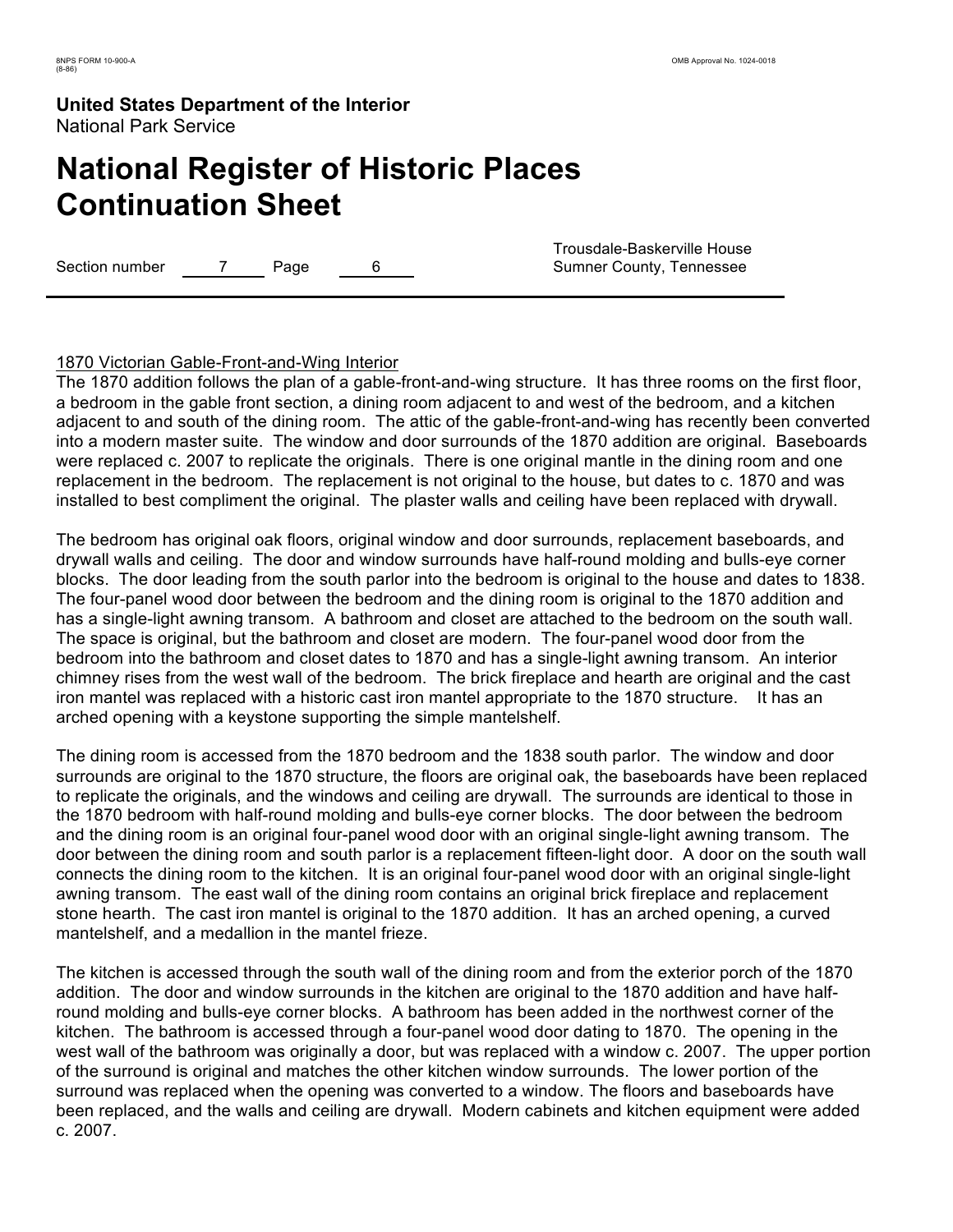# **National Register of Historic Places Continuation Sheet**

Section number  $\overline{7}$  Page 7

Trousdale-Baskerville House Sumner County, Tennessee

Although much of the woodwork throughout the building dates to the c. 2007 restoration, the home had previously fallen into a state of disrepair and deterioration. The restoration successfully replaced deteriorated elements and non-compatible additions with elements compatible with and appropriate to the home's periods of construction. Replacement woodwork was made to replicate the original, and historic elements, such as mantels, were carefully selected for the home. The current property owner received a Certificate of Merit by the Tennessee Historical Commission in July 2007. It maintains integrity of location, design, setting, and association.

### Dependency (1838, non-contributing building, due to alterations)

South of the 1870 addition is a dependency original to the 1838 home. Originally a dogtrot, it has been altered to serve a variety of functions. At construction, it served as slave quarters and as a carriage house or stable. It is thought to have served as a smokehouse in the mid-nineteenth century. In 1920, it was converted into a barn, then in 1940 it became a storage building. By the end of the twentieth century, the building was in severe disrepair. The current property owner was able to save and reuse some of the original, but much of the building was reconstructed c. 2007.

It faces north toward the house. The easternmost section is brick and originally served as slave quarters. The brick in this section is original, but was reconstructed c. 2007. The central section was originally the breezeway of the dogtrot, but has been filled in with brick. It contains a two-panel wood door and a sixover-six double-hung wood window that date to c. 2007. The westernmost section is covered in weatherboard that dates to c. 2007. This section now houses a garage, but was originally used as either a carriage house or stables. The foundation is brick, the roof is a raised-seam metal side-gable roof. The roof extends to form a full-front portico across the north façade. The portico is supported by six wood posts and has beaded boards on the undercarriage.

The west elevation is composed of brick and has a modern garage door.

The south and east elevations are covered in brick.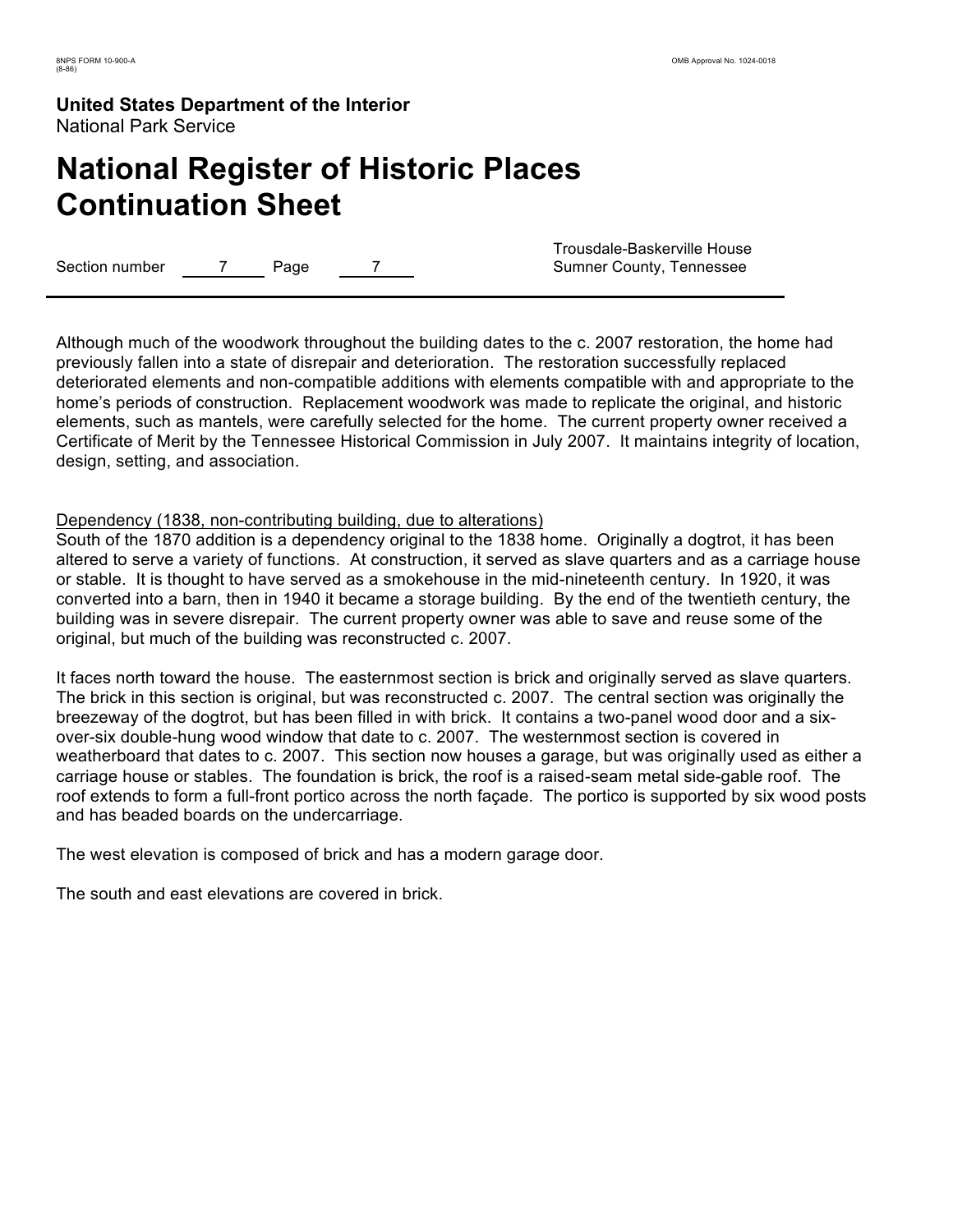# **National Register of Historic Places Continuation Sheet**

Section number a 8 Page 8

Trousdale-Baskerville House Sumner County, Tennessee

### 8. STATEMENT OF SIGNIFICANCE

The Trousdale-Baskerville House is historically significant for its physical association with the early development of the city of Gallatin, Tennessee. It is one of the few extant homes remaining in downtown Gallatin from the early nineteenth-century. Stylistically, the home represents three phases of development in 1838, 1870, and 1911 that closely parallel national trends in architectural design. In addition, since its construction in 1838, the house has had multiple owners, several of whom played vital roles in the development of the city, county and state during the nineteenth and early twentieth centuries. It is being nominated to the National Register of Historic Places under Criterion A for its local significance and association with settlement and community planning and development. It is also being nominated under Criterion C for architecture as a rare surviving example of an early nineteenth-century residential property in downtown Gallatin and as a representation of prevailing trends in architecture from its construction in 1838 through the mid-twentieth century. It is a unique example of the blending of Federal and Victorian styles of architecture, both predominant styles of their period. The period of significance ranges from its construction in 1838 to 1945. In 1945, the house was purchased and underwent non-compatible alterations to convert it to a multi-family residence. These alterations were reversed during the c. 2007 renovation, returning the home to its 1911 appearance with elements of the 1838 and 1870 architecture.

#### Historical Background

The Trousdale-Baskerville House sits on one of the earliest subdivided residential parcels within downtown Gallatin, the county seat of Sumner County. Founded in 1786 by the North Carolina General Assembly, Sumner County is the second oldest county within the state of Tennessee. The county experienced immense growth during the first part of the nineteenth century as commercial and agricultural establishments began to take advantage of their proximity to the Cumberland River. The city of Gallatin, named after the Secretary of the Treasury, Albert Gallatin, became the county seat in 1802, after the General Assembly agreed to the purchase of 41.5 acres from Captain James Trousdale. The original town square was situated at the intersection of what are now Main and Water streets, only one block south and two blocks west of the nominated property. The original courthouse and jail were constructed in 1804 and the lots immediately surrounding the town square were plotted and sold as commercial parcels. Only three miles north of the Cumberland River, the town's access to a major trading route was instrumental in its development. Over the next five years, the town continued to grow and in 1809, the size of the city was increased by a purchase of 29 acres of land adjoining on the east.<sup>1</sup>

The first parcels were for both commercial and residential uses, but few of these structures remain. Of the early homes, most were constructed of log or framed with mill-sawn timber and sheathing. Log and frame structures could be constructed relatively quickly and met the demands of a rapidly growing townsite. No original brick structures on the public square have survived; the earliest extant brick structure is what is now

 $\overline{\phantom{a}}$  1 Walter T. Durham, *Old Sumner* (Gallatin: Sumner County Public Library Board, 1972), 118; and Walter T. Durham, "Sumner County," in *Tennessee Encyclopedia of History and Culture*, rev. online edition, ed. Carroll Van West (Knoxville: University of Tennessee Press, 2007), <http://tennesseeencyclopedia.net>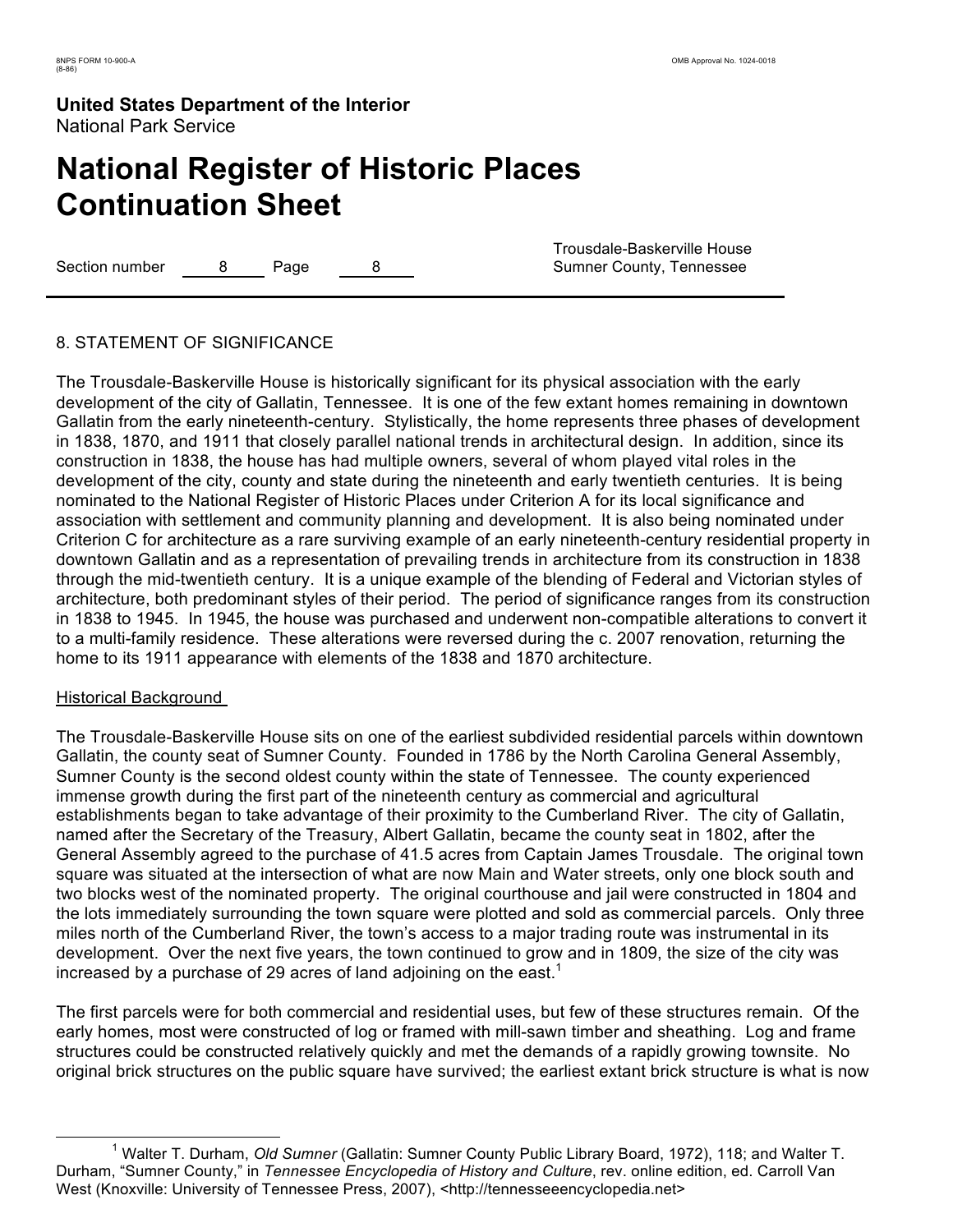# **National Register of Historic Places Continuation Sheet**

Section number 8 Page 9

Trousdale-Baskerville House Sumner County, Tennessee

known as Trousdale Place, (NR 6/5/1975) constructed in 1813 one block north and east of the nominated property.<sup>2</sup>

The importance of riverboat traffic was central to the rapid growth of Gallatin during these early years. A landing for riverboats was located at the mouth of the Elliot Branch of the Cumberland River just south of Gallatin. By 1815, this landing was in regular operation and could be accessed via the main cross street through downtown, what is now Water Street. Warehouses were quickly established close to the landing, promoting increased industry and commercial development. As a result, institutions such as banks began to be established in Gallatin at the end of the 1810s. $3$ 

The promotion of real estate development on a large scale appeared in Gallatin in 1819. Men from Nashville and Gallatin acquired a tract of 50 acres located immediately south of the town of Gallatin and announced their intentions to subdivide the lots for residential and commercial development. An announcement in April of 1819 states that the 50 acres were to be divided into "lots, streets, and alleys of convenient size, which will constitute a part of said town. It will adjoin the present southern boundary of the town and is the most eligible site for an addition to said town."<sup>4</sup> The area's proximity to the Cumberland River was emphasized stating that "the present main cross street of the town passes through this addition, from the termination of which a road is now opened to the mouth of Elliott's Branch on the Cumberland River, which must be the principle place from which the produce of the County of Sumner will be shipped."<sup>5</sup> The lots were sold at auction and constituted the first private development of town lots in Gallatin. Felix Grundy, a local attorney, acquired four of the lots constituting a single city block that would soon become the site of the Trousdale-Baskerville home.<sup>6</sup> An existing 1839 plat shows these lots as they were subdivided.

The local people accepted the changes associated with community growth and by 1820, many were moving into larger quarters. Although few houses remain from the period, aside from Trousdale Place, several residential structures began to appear in the downtown area. Several of these homes were constructed of brick, being more substantial and permanent than the early homes constructed around the town square. A survey conducted in 1830 inventoried buildings and businesses located within Gallatin and identified thirtyfive log, thirty-eight frame, and twenty-seven brick houses for the 666 inhabitants of Gallatin.<sup>7</sup>

In the 1830s, this trend of development continued and more brick structures begin to appear in the downtown area. This included a new brick courthouse in 1837 and several residential buildings in the 1830s. Of those 1830s homes, the Trousdale-Baskerville House is a rare surviving example in the downtown area. To accommodate the growing number of people and business activity, the Gallatin Turnpike Company was organized in 1836 for the purpose of building a road from Nashville to Gallatin. By

 $\overline{\phantom{a}}$ <sup>2</sup> Durham, Old Sumner, 124.

 $3$  Ibid, 130-131.

<sup>4</sup> Quoted from Nashville *Whig* on April 3, 1819 in Durham, *Old Sumner*, 132.

<sup>5</sup> Quoted from Nashville *Whig* on April 3, 1819 in Durham, *Old Sumner*, 132.

<sup>6</sup> Durham, *Old Sumner*, 132.

<sup>7</sup> Quoted from Gallatin *Journal* on March 3, 1829 in Durham, *Old Sumner,* 160.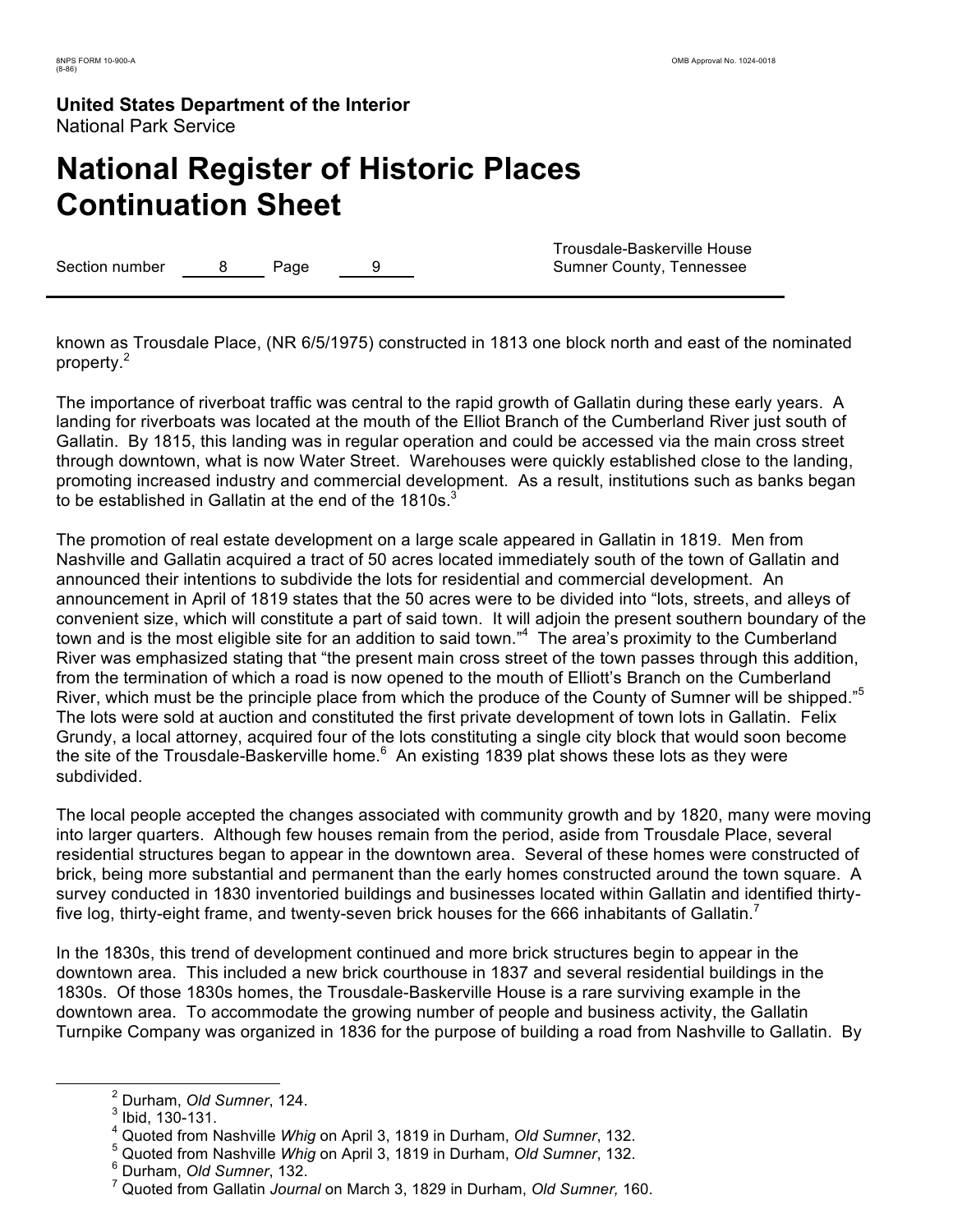# **National Register of Historic Places Continuation Sheet**

Section number 8 Page 10

Trousdale-Baskerville House Sumner County, Tennessee

1838, a road from Nashville to the Kentucky state line passing through Gallatin was under construction.<sup>8</sup> This further connected the city of Gallatin to the surrounding region and encouraged residential, commercial, and civic growth.

Felix Grundy of Nashville, responsible for laying out the first subdivision of the city of Gallatin, Tennessee, was the original purchaser of the land on which the Trousdale-Baskerville house sits. The lot was then sold in 1829 to Robert Morris Boyers, who owned a warehouse for shipping and receiving water borne cargo on the Cumberland River. Boyers did not build a structure on the property, but sold the land to Henry Hunt in 1831. It appears the Hunts did not build a structure here and lived in Logan, Kentucky. The Hunts sold the property to Richard H. May in December, 1837, for \$750. May owned the property for about fourteen months and sold it in January, 1839, for \$4,000 to Benjamin Franklin Simpson. The January, 28,1839, deed passing ownership from Richard H. May to Benjamin Franklin Simpson lists a property with "a brick dwelling and other appurtenances now occupied by James C. Barr," $9$  suggesting that May built the home but never actually occupied it. May only owned the property for fourteen months; it is possible that Barr lived on the property to oversee construction. Although little else is known about May, he owned several plantations in the Natchez, Mississippi, area and may have never permanently relocated to Nashville.

According to deed records, May is the builder of the 1838 Federal house and the dependency on the south end of the property. The home is a good intact local example of an 1830s Federal home in Gallatin that parallels state and national trends in residential architecture. Federal homes began to appear in Tennessee at the end of the eighteenth century as part of the broader search for a national architectural style. Architectural trends of the eighteenth and early nineteenth centuries tended toward the Classical; the Federal style drew heavily from the Georgian style of the Colonial period. Simple and symmetrical façades, clarity of form, and subtlety of detailing, as seen in the nominated property, exemplify the Federal style. In Tennessee, many Federal structures take on a hall-and-parlor or a central hall plan. Most were brick with two-story porches and Classical details. The predominating form was the five-bay Federal home and many were I-houses common to early Tennessee. The three-bay form like that of the Trousdale-Baskerville house was less common, but variations such as this existed as a result of vernacular trends. Federal homes continued to be built through the 1850s in Tennessee, following national trends in architectural design.<sup>10</sup> Extant local examples from this period include the c. 1813 Trousdale Place in Gallatin; the 1844 James B. Jameson House (NR 11/25/1985) east of Gallatin; and the 1850 Oakland (NR 10/2/1992), also east of Gallatin. Aside from Trousdale Place, the Trousdale-Baskerville House is the only remaining example of a Federal home in the early sections of downtown Gallatin.

After its construction in 1838, the property changed hands several times during the nineteenth century. After Simpson purchased the property from May in January 1839, he sold it to Col. George Elliot in 1842.<sup>11</sup> Col. Elliot served under Andrew Jackson during the Battle of New Orleans during the War of 1812 and during the First Seminole War of 1817-1818. He was the leader in the development of some of the first

10 James Patrick, *Architecture in Tennessee, 1768-1897* (Knoxville: University of Tennessee Press, 1981), 81-

<sup>11</sup> Sumner County deed records.

<sup>8</sup> Durham, *Old Sumner,* 161-162.

<sup>&</sup>lt;sup>9</sup> Sumner County deed records.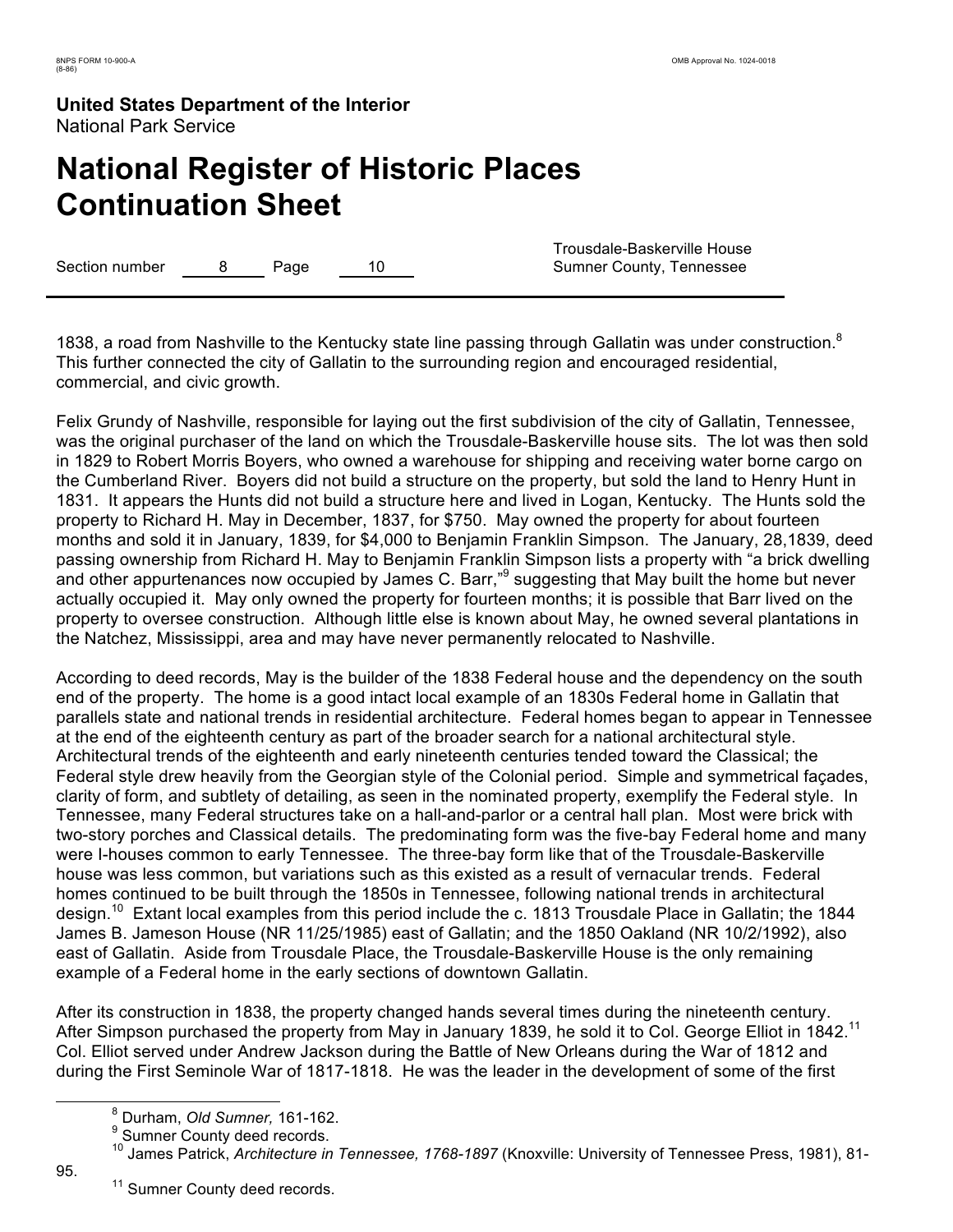# **National Register of Historic Places Continuation Sheet**

Section number  $\overline{8}$  Page 11

Trousdale-Baskerville House Sumner County, Tennessee

agriculture programs administered by the state of Tennessee and was appointed by the governor to the newly established Agricultural Bureau in 1854.<sup>12</sup> Elliot only owned the home for four years and in 1846, he sold it to Dr. John Washington Franklin.

Dr. Franklin was a prominent physician and was born in Sumner County in 1819. He studied medicine in Lexington, Kentucky, and started a practice in Memphis in 1842. Franklin moved back to Gallatin in 1845, and in 1846 purchased the Trousdale-Baskerville house as a temporary house while William Strickland, architect of the Tennessee State Capitol, designed him a plantation home, Oakley (NR 7/25/1985), on 162 acres on the Nashville Pike. Dr. Franklin was a prominent physician with a lucrative and large practice. He also had extremely well run and productive farmlands. Later in 1861, with the outbreak of the Civil War, Dr. Franklin was appointed the surgeon of the Confederate Seventh Tennessee Regiment. Franklin lived in the house for eleven years until January 1857 when he sold it to James Webb, a delegate to the state's convention. Webb does not hold onto the house long; he then sold it in August 1858 to John Head, a local attorney who lived in the home for most of the Civil War. From the construction of the home in 1838 until the beginning of the Civil War, few changes were made to the Trousdale-Baskerville House.

During the period of the 1850s, the city of Gallatin saw the construction of the Louisville & Nashville Railroad. The railroad was fully operational by 1859, encouraging greater commercial and trade activities at the onset of the Civil War. Like most places in Tennessee, Gallatin was greatly affected by the Civil War. Over 3,000 soldiers from Sumner County served, many of whom were trained at nearby Camp Trousdale, named for the late Tennessee Governor William Trousdale. Soon after General John Hunt Morgan defeated Union troops in the 1862 battle of Gallatin, Federal troops occupied the city and remained there until the end of the war.<sup>13</sup> It is known that individuals living in Gallatin were forced to vacate rooms in their homes for the Union army. Governor Trousdale was one of these, giving up a room in Trousdale place, just one block northeast of the Trousdale-Baskerville home, to accommodate a Union court-martial.<sup>14</sup> Toward the end of the war, the Trousdale-Baskerville house was sold once again to Charles Parker in 1864, and then to J.R. Barry in 1866.

Like many places, Gallatin faced a challenging period of rebuilding following the war that often led to new construction or substantial additions. In 1869, the Trousdale-Baskerville home was sold to Captain Charles Trousdale (1838-1900), who made the first substantial alterations to the home since its construction. Captain Trousdale was the son of Governor William Trousdale (1790-1872), owner of Trousdale Place one block northeast of the nominated property. Governor Trousdale served as governor from 1849 to 1851, and then was appointed Ambassador to Brazil in 1852 by President Franklin Pierce.<sup>15</sup> Charles Trousdale accompanied his father to Brazil, serving as his secretary. They lived in Rio de Janeiro for four years unsuccessfully negotiating talks to have the Amazon opened for trade. Although this did not happen during

<sup>&</sup>lt;sup>12</sup> Durham, Old Sumner, 405.<br><sup>13</sup> Durham, "Sumner County," Tennessee Encyclopedia of History and Culture.<br><sup>14</sup> Walter Durham, The Life of William Trousdale: Soldier, Statesman, Diplomat 1790-1872 (Gallatin: Clark Chapter, United Daughters of the Confederacy, 2001), 31. 15 Durham, "William Trousdale," *Tennessee Encyclopedia of History and Culture*.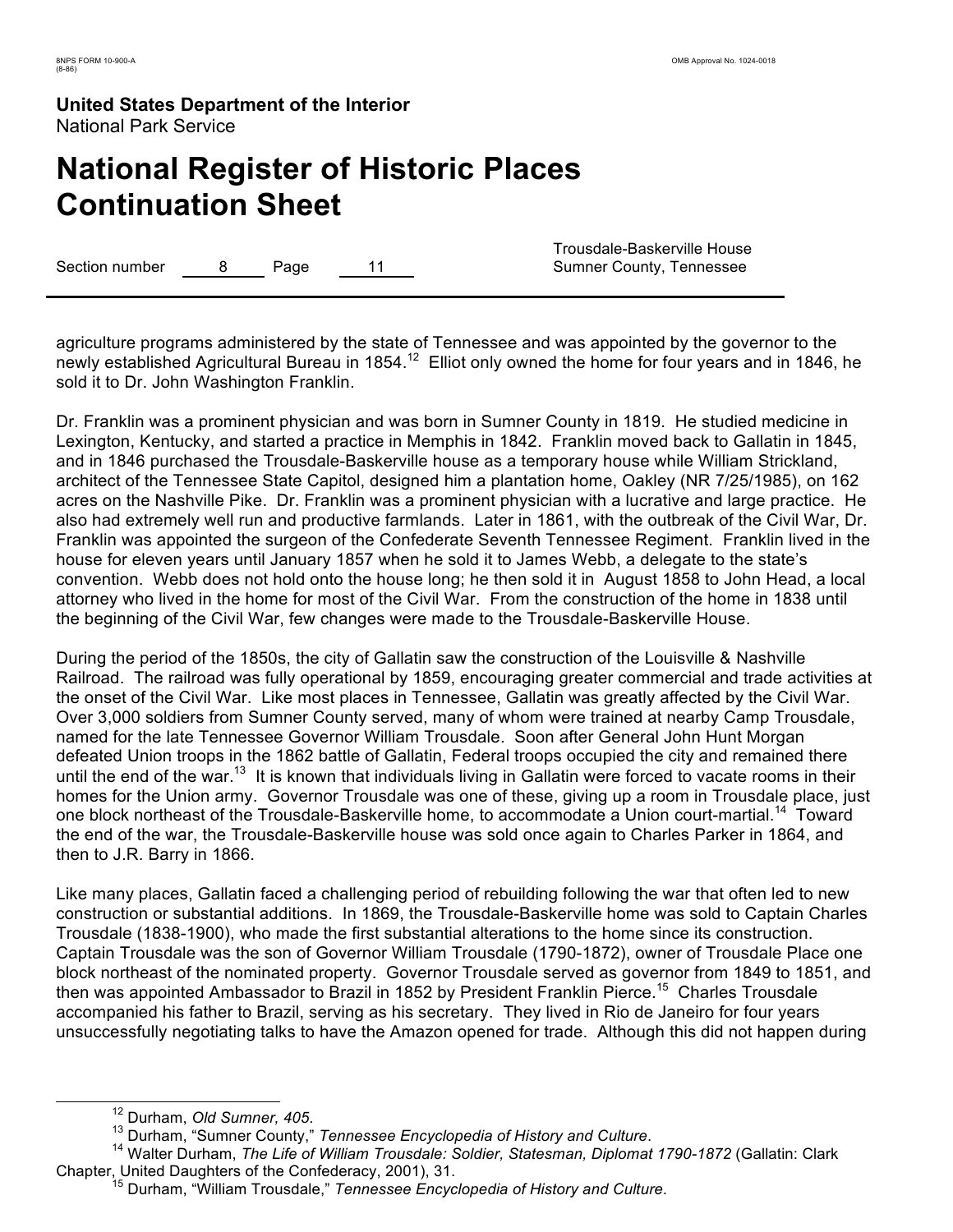# **National Register of Historic Places Continuation Sheet**

Section number a 8 Page 12

Trousdale-Baskerville House Sumner County, Tennessee

Trousdale's tenure there, it opened up talks that succeeded later in the nineteenth century.<sup>16</sup> Governor Trousdale then returned to Gallatin to practice law and to spend the remainder of his life with family.

Governor Trousdale and his wife Mary Ann Bugg Trousdale (1807-1882) had two sons and three daughters. Both sons, Charles William and Julius Augustus (1840-1899) served in the  $2^{nd}$  Tennessee Infantry of the Confederate Army during the Civil War. Both received wounds during the war, and Julius returned home to be elected to the State Senate for one term, and later to four terms in the House or Representatives where he presided as Speaker of the House. Prior to the war Charles Trousdale married Eleanor Katherine Odom (1841-1866). <sup>17</sup> Charles began the Civil War with the 2<sup>nd</sup> Tennessee Infantry and was later transferred to the  $9<sup>th</sup>$  Tennessee Calvary. During the Battle of Chickamauga in 1863, he suffered a leg wound that required amputation. Found unfit for service due to his leg injury, he was assigned to post duty. On April 26, 1865, he was paroled and returned to Gallatin to be with his wife.<sup>18</sup> Eleanor died during childbirth in 1866, and Charles devoted the remainder of his life to his daughter Eleanor Katherine (1866-1952). Charles purchased the Trousdale-Baskerville House in 1869 where he quietly lived with his daughter until his death in 1900. 19

Trousdale is one of the homes' longest occupants and, after the purchase of the house in 1869, he added the 1870 one-and-a-half story Victorian wing to the 1838 house. The property continues to be known as the Trousdale House, likely because of the length of time the house was occupied by Trousdale and the prominence of the Trousdale family to Gallatin and Tennessee. The 1870 Victorian gable-front-and-wing was a substantial addition to the existing Federal structure. The addition appears much like a separate home tacked on the gable end of the 1838 I-house. Typical in style and form of the Victorian period, the addition sought to modernize the home with a style appropriate to the time.

Beginning in the mid-nineteenth century the idea of the picturesque in architecture began to gain prominence. It evolved from the Gothic Revival movement of the early nineteenth century that emphasized the picturesque in architecture over the highly ordered Classical styles. The Victorian movement gained momentum largely as a result of architectural pattern books. Early pattern books that were particularly influential in the formation of the Victorian movement include those published by Andrew Jackson Downing (1815-1852) and Alexander Jackson Davis (1803-1892). Later pattern books that heavily influenced late nineteenth and early twentieth century suburban residential development included those from A.J. Bicknell, William Comstock, and Palliser, Palliser, & Co. Victorian cottage dwellings similar to those promoted in pattern books began to appear across the country following the Civil War. Like the Federal style of the early nineteenth century, the Victorian period represented another effort to develop a national architectural identity. The Victorian period in American architecture ranges from about 1840 to the 1890s and is exemplified by ornate and decorative architectural styles associated with the idea of the picturesque. Victorian elements appeared in commercial and religious buildings of the late nineteenth century, but had a particular effect on residential buildings of the period. With the Classically minded Columbian Exposition of

16 Durham, *The Life of William Trousdale*, 31.

 $17$  Ibid, 12-14.

<sup>18</sup> Edwin L. Ferguson, *Sumner County, Tennessee, In the Civil War* (Tompkinsville, KY: Monroe County Press, 1972), 279. 19 Durham, *The Life of William Trousdale*, 12-13.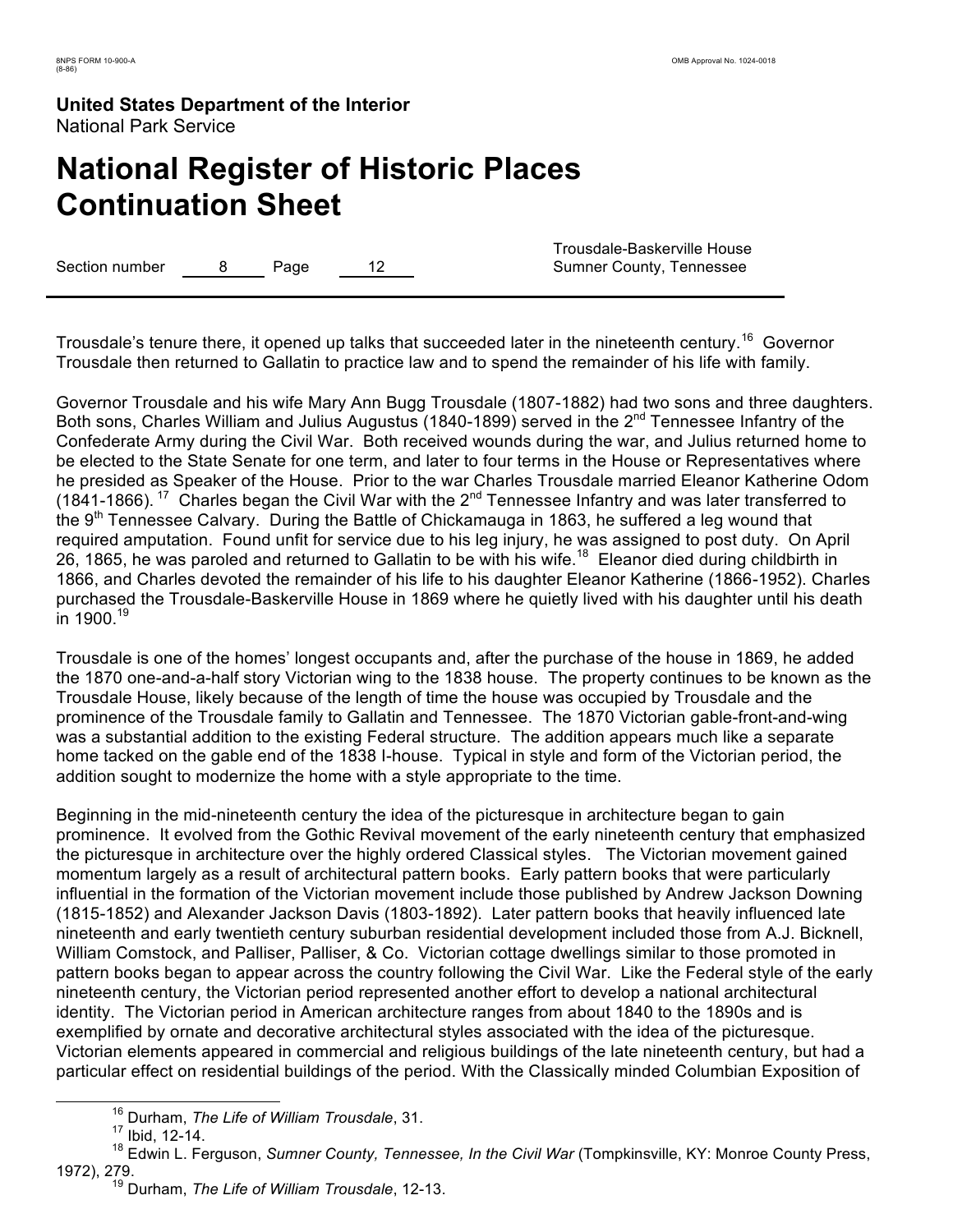# **National Register of Historic Places Continuation Sheet**

Section number  $\overline{8}$  Page 13

Trousdale-Baskerville House Sumner County, Tennessee

1893, the wide-spread use of the Victorian styles began to be replaced by Classical forms; however, Victorian elements continued to appear into the first part of the twentieth century.

In addition to the Victorian wing, Trousdale added a second story full-front porch to the façade of the 1838 section in 1870. The newly added porch was accessible from the second story double doors and was supported by multiple smaller white columns. Aside from this porch and the south end where the Victorian wing joins the 1838 section, he left the original section of the home largely intact.

The 1870 addition to the Trousdale-Baskerville House represents the post-Civil War period of growth in Gallatin as well as a response to popular national trends in residential architecture. With the grouping of the 1838 Federal home with the 1870 Victorian addition, the house is a rare example of the integration of the two styles. It stands to represent two different theories of architectural development, the classical and the picturesque, that are often seen as competing concepts.

Charles Trousdale owned the home until his death in 1900, after which his daughter Eleanor Katherine (Kate) Trousdale sold the house to Mrs. Rebecca Donelson Dismukes in 1901. Mrs. Dismukes occupied the house until she sold it to Mr. and Mrs. James T. Baskerville in 1911.<sup>20</sup> The Baskervilles were a prominent family within the city of Gallatin. J.T. Baskerville was a well-known attorney within the county and the city. The industrialization during this time gave new prosperity to the state, county, and city. The Baskervilles were no exception. After their house purchase, they quickly added the Colonial Revival portico to the home, leaving the 1870 full-front porch intact. The doors to the second story porch were replaced in 1911. Similar to the Federal and Victorian styles of the nineteenth century, the Colonial Revival period of the early twentieth century saw widespread acceptance and adoption throughout the country. It drew from classically minded predecessors such as the Federal style, making it a compatible addition to the 1838 Federal home.

The Baskervilles also created the most architectural changes throughout the interior of the house. During the 1911 alterations, most of the original 1838 windows were replaced. The narrow interior staircase was removed from the north parlor and placed in the entrance hall. All of the original trim and doors were removed and replaced. All except two mantels were removed and replaced. These changes updated much of the 1838 portion of the house to the Colonial Revival style, while the 1870 Victorian section remained intact.

The Baskervilles sold the house to Mr. G.F. Cox and his wife, Maxine, in 1945. In the late 1940s and 1950s, additions were made to the home as it was divided into four apartments. These additions included a two-story addition to the rear of the 1838 section and a one-story addition on the front of the 1870 Victorian section where the new 2007 porch is located. During this time, many changes were made in the surrounding neighborhood. Many of the houses contemporary to the Trousdale-Baskerville House were torn down and the lots were further subdivided into more densely populated residential blocks to the south of the house. The southern edge of the block on which the house sits was also subdivided into three separate parcels. Much of the property on east, north, and west was sold as commercial parcels.

<sup>&</sup>lt;sup>20</sup> Sumner County deed records.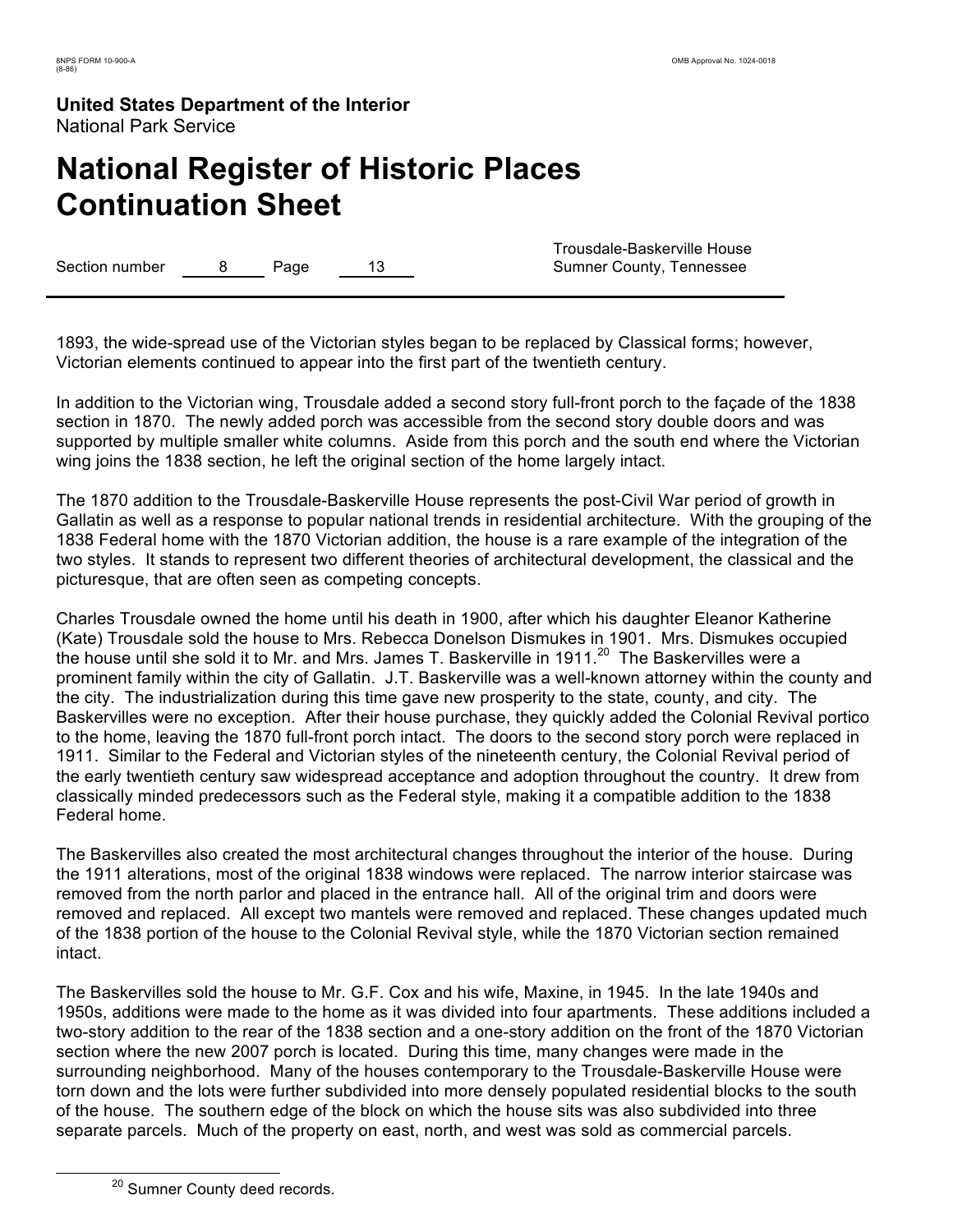# **National Register of Historic Places Continuation Sheet**

Section number 8 Page 14

Trousdale-Baskerville House Sumner County, Tennessee

During the second half of the twentieth century, the house fell into a state of disrepair until the current property owner, John Glover, purchased it in 2003. Mr. Glover undertook a restoration project that he completed in 2007 to restore the structure to its 1911 appearance that includes elements of its 1838 and 1870 architecture.

Aside from Trousdale Place just one block northeast of the house, the Trousdale-Baskerville House is one of the only remaining homes from the early period of Gallatin's development. A unique blending of Federal and Colonial Revival styles with the Victorian style, the house is a local representation of national architectural trends in the nineteenth and early twentieth centuries. Although the recent restoration work replaced much of the original woodwork, the restoration was successful in matching and recreating the materials and details of the original. It brought back the historic character of the house and restored its integrity design, location, association, and setting.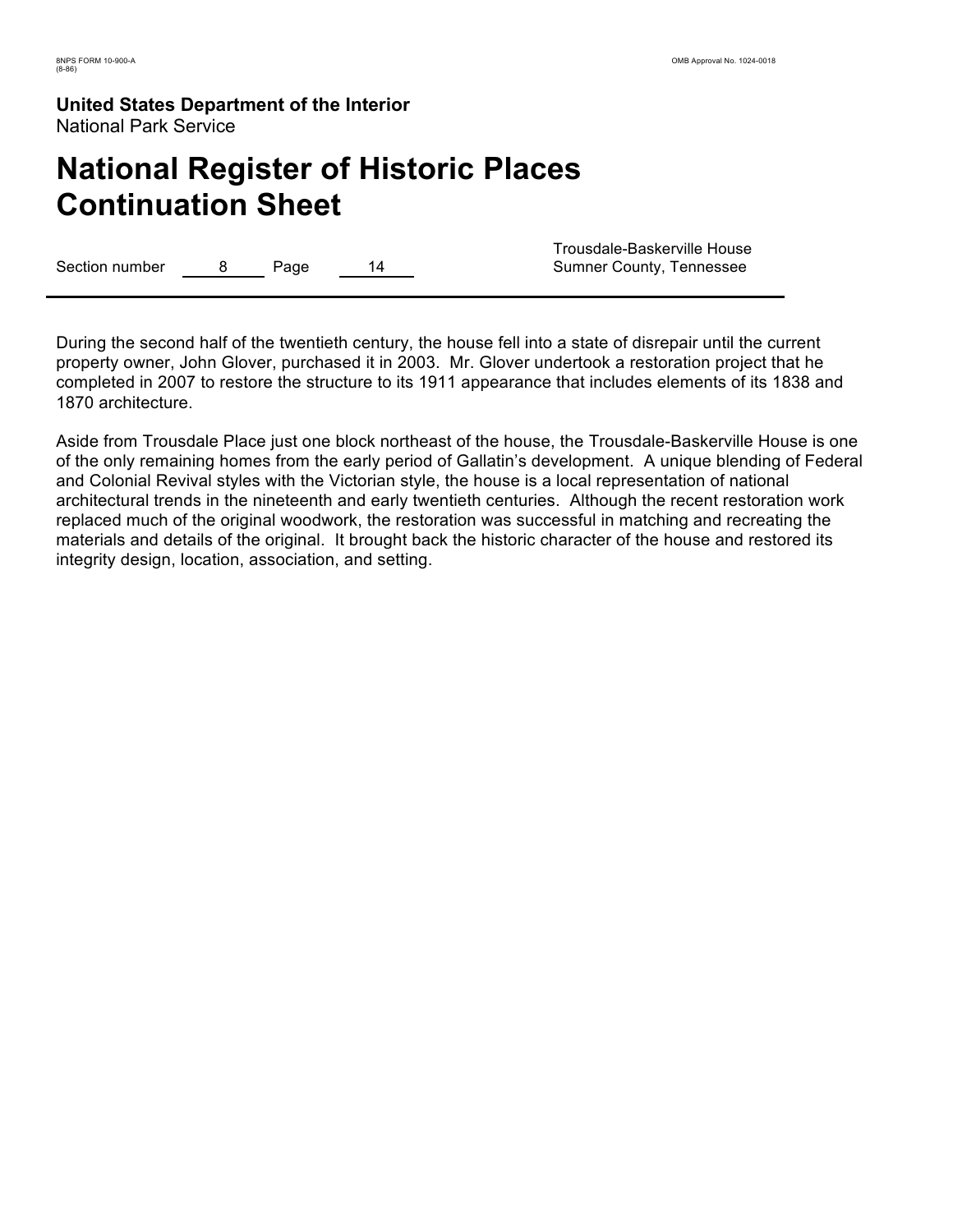## **National Register of Historic Places Continuation Sheet**

Section number 9 Page 15

Trousdale-Baskerville House Sumner County, Tennessee

9. MAJOR BIBLIOGRAPHICAL REFERENCES

- Baker, John Milnes, A.I.A. *American House Style: A Concise Guide*. New York: W.W. Norton and Company, 1994.
- Durham, Walter. *The Life of William Trousdale: Soldier, Statesman, Diplomat 1790-1872*. Gallatin: Clark Chapter, United Daughters of the Confederacy, 2001.
- Durham, Walter T. *Old Sumner: A History of Sumner County, 1805-1861*. Gallatin, TN: Sumner County Public Library Board, 1972
- Durham, Walter T*. Rebellion Revisited; A History of Sumner County, Tennessee, From 1861-1870.* Gallatin, TN Sumner County. Public Library Board, 1982. Reprinted, 1999.
- Durham, Walter T. James W. Thomas; John F. Creasy*. A Celebration of Houses Built Before 1900 in Sumner County, Tennessee.* Gallatin, TN: Sumner County Historical Society, 1995
- Durham, Walter T., and Glenda Milliken, eds. *Gallatin 200: A Time Line History Celebrating the Bicentennial of Gallatin, Tennessee*. Hillsboro Press, Franklin, Tennessee. Sumner County Archives, Gallatin, TN
- Ferguson, Edwin L. *Sumner County, Tennessee, In the Civil War*. Tompkinsville, KY: Monroe County Press, 1972.
- Master Plan for the City of Gallatin, Tennessee, 2008. http://www.gallatintn.gov/downloads/Planning/Downtown%20Master%20Plan.pdf (8 Dec 2008).
- Patrick, James. *Architecture in Tennessee, 1768-1897*. Knoxville: The University of Tennessee Press, 1981.
- Smeins, Linda E. *Building an American Identity: Pattern Book Homes and Communities, 1870-1900*. Walnut Creek, N.Y.: AltaMira Press, 1999.
- *Tennessee Encyclopedia of History and Culture*, rev. online edition, ed. Carroll Van West (Knoxville: University of Tennessee Press, 2007), http://tennesseeencyclopedia.net. (30 Jan 2009).
- All Deed information came from the Sumner County Archives and the Sumner County Register of Deeds Office. All Deed information was researched by Mr. Kenneth C. Thomson, Jr. for Mr. John Glover in 2003. Any additional information was sourced from the Tennessee Historical Commission application of the current property owner.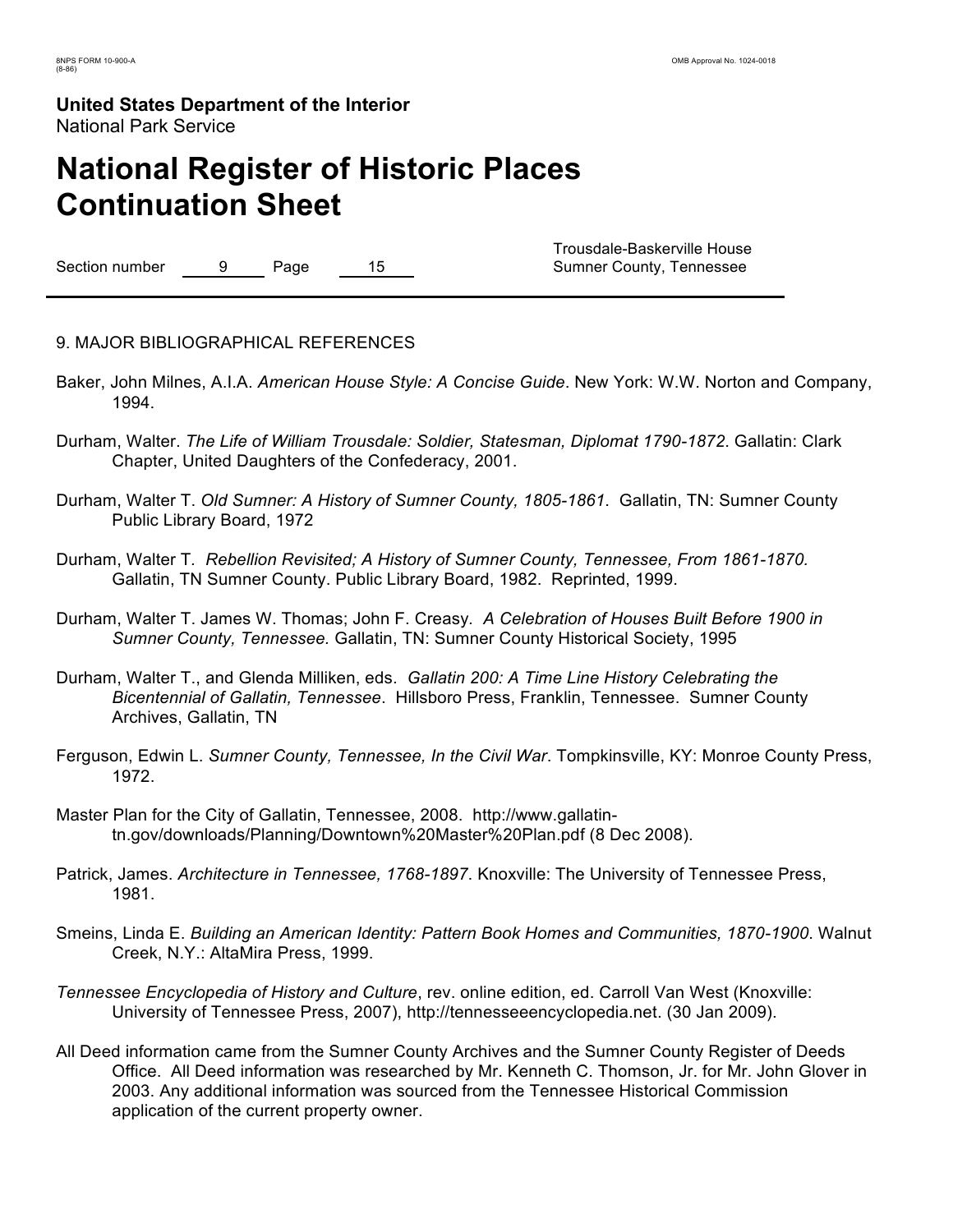# **National Register of Historic Places Continuation Sheet**

Section number 10 Page 16

Trousdale-Baskerville House Sumner County, Tennessee

#### 10. GEOGRAPHICAL DATA

#### **Verbal Boundary Description and Justification**

The nominated property is comprised of a parcel measuring 1.2 acres, as shown on the accompanying Sumner County Tax Map as parcel 126C N 008.00. The property is bounded on the east by South Locust Avenue, on the north by West Smith Street, and on the west by South Hickory Street. On the south, adjacent residential lots currently bound the property. The nominated boundary is all the property currently associated with the Trousdale-Baskerville House.

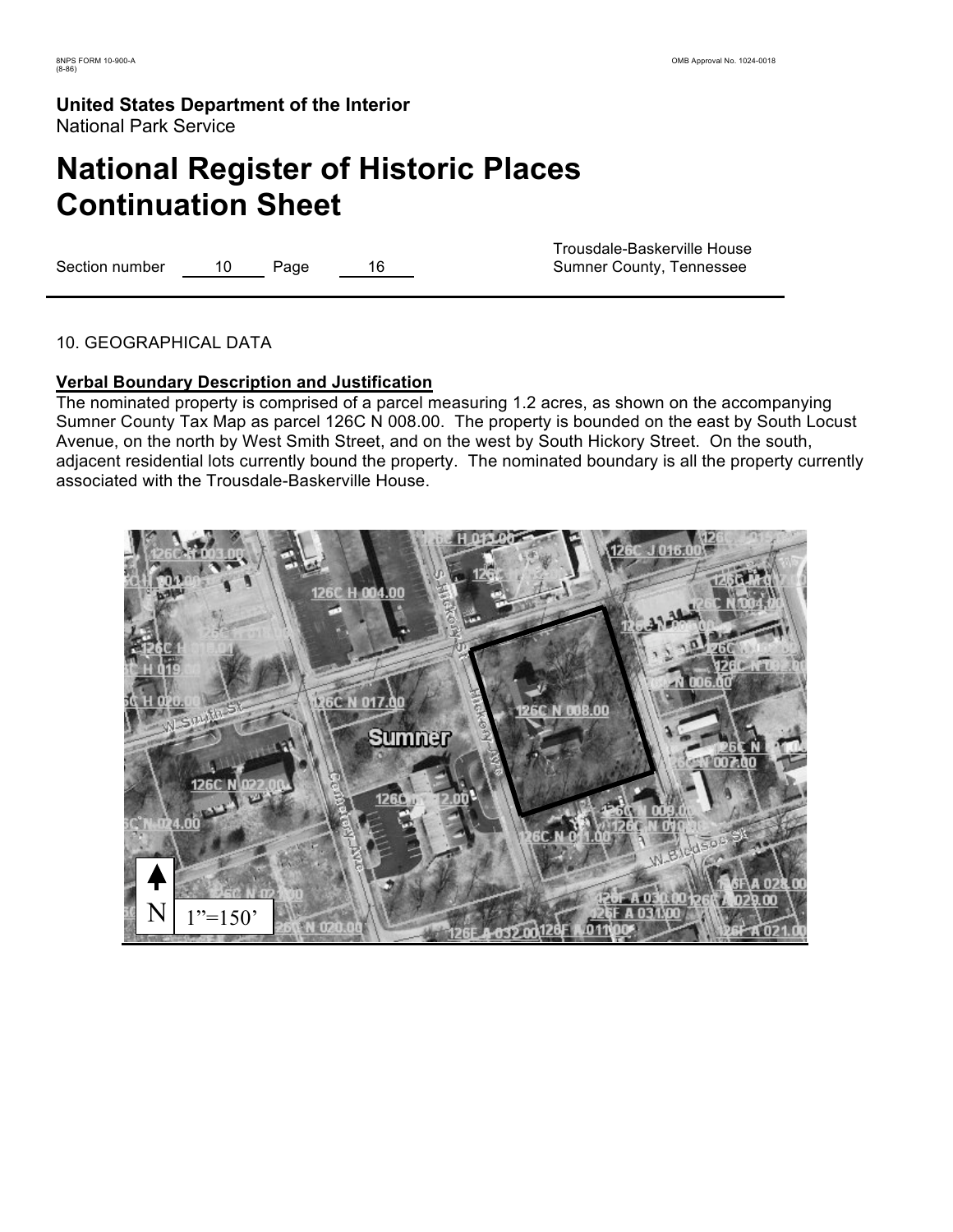# **National Register of Historic Places Continuation Sheet**

Section number PHOTOS Page 17

Trousdale-Baskerville House Sumner County, Tennessee

### PHOTOGRAPHS

Trousdale-Baskerville House Sumner County, Tennessee

- Photographs by: Elizabeth Moore MTSU Center for Historic Preservation
- Date: September 2008
- Digital Files: Tennessee Historical Commission Nashville, Tennessee
- 1 of 30 East Façade, photographer facing west
- 2 of 30 Limestone Fence, photographer facing south
- 3 of 30 East Façade of 1838 Block, photographer facing west
- 4 of 30 East Portico on 1838 Block, photographer facing southwest
- 5 of 30 East Entrance on 1838 Block, photographer facing west-northwest
- 6 of 30 North Elevation of 1838 Block, photographer facing southwest
- 7 of 30 West elevation of 1838 Block, photographer facing east-northeast
- 8 of 30 East Façade of 1838 Block and 1870 Wing, photographer facing west
- 9 of 30 North Wall of 1870 Wing, photographer facing south
- 10 of 30 East Façade of 1870 Wing, photographer facing west
- 11 of 30 East Façade and South Elevation of 1870 Wing, photographer facing northwest
- 12 of 30 South Elevation and West Elevation of 1870 Wing, photographer facing northeast
- 13 of 30 West Elevation of 1870 Wing and 1838 Block, photographer facing east
- 14 of 30 1838 Downstairs Hall, photographer facing west
- 15 of 30 1838 Downstairs Hall, photographer facing east